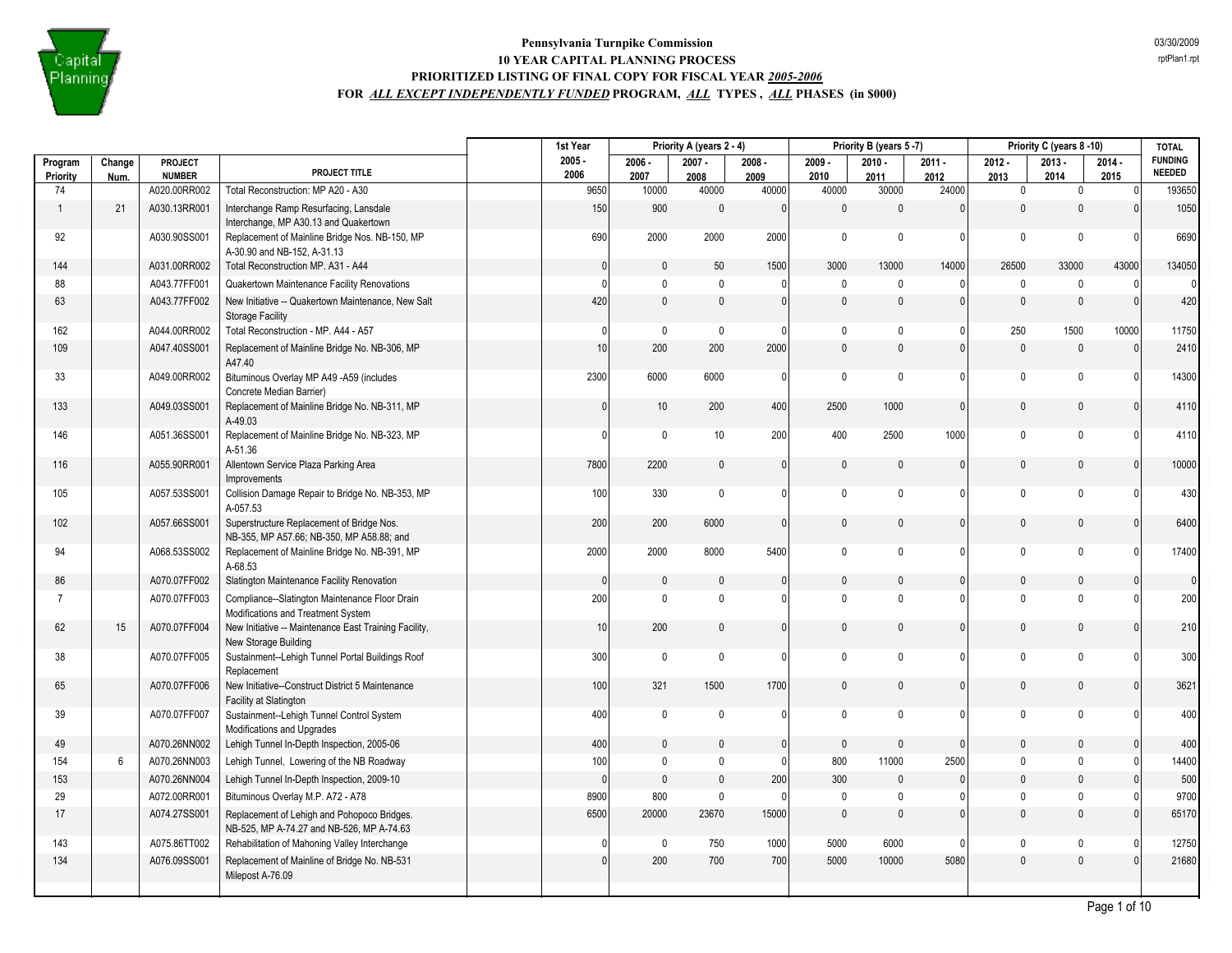

|                     |                |                                 |                                                                                                   | 1st Year         |                  | Priority A (years 2 - 4) |                  |                  | Priority B (years 5-7) |                  |                  | Priority C (years 8-10) |                  | <b>TOTAL</b>                    |
|---------------------|----------------|---------------------------------|---------------------------------------------------------------------------------------------------|------------------|------------------|--------------------------|------------------|------------------|------------------------|------------------|------------------|-------------------------|------------------|---------------------------------|
| Program<br>Priority | Change<br>Num. | <b>PROJECT</b><br><b>NUMBER</b> | PROJECT TITLE                                                                                     | $2005 -$<br>2006 | $2006 -$<br>2007 | $2007 -$<br>2008         | $2008 -$<br>2009 | $2009 -$<br>2010 | $2010 -$<br>2011       | $2011 -$<br>2012 | $2012 -$<br>2013 | $2013 -$<br>2014        | $2014 -$<br>2015 | <b>FUNDING</b><br><b>NEEDED</b> |
| 124                 |                | A087.00RR001                    | Slip Ramp Interchange, MP A87.0, Route 903                                                        | 500              | 600              | 800                      | 8600             | $\mathbf 0$      | $\mathbf 0$            | $\overline{0}$   | $\mathbf 0$      | $\mathbf 0$             | 0                | 10500                           |
| 25                  |                | A087.07SS002                    | Painting of Bridge No. NB-605, MP A-87.07;<br>NB-641, MP A-107.10; and NB-647, MP A-110.00        | 2000             | $\mathbb O$      | 0                        | $\mathbf{0}$     | $\mathbf{0}$     | $\mathbf 0$            | $\mathbf{0}$     | $\pmb{0}$        | $\mathbf{0}$            | $\mathbf{0}$     | 2000                            |
| 98                  |                | A088.59SS001                    | Substructure Rehabilitation of Bridge No. NB-610 at<br>Milepost A-88.59.                          | 500              | 2000             | 0                        | $\mathbf{0}$     | 0                | $\mathbf 0$            | 0                | $\mathbf 0$      | $\mathbf 0$             | $\Omega$         | 2500                            |
| 84                  |                | A094.64FF001                    | Pocono Maintenance Facility Renovation                                                            | $\mathbf{0}$     | $\mathbb O$      | 0                        | $\mathbf{0}$     | $\mathbf{0}$     | $\mathbf 0$            | 0                | $\mathbf{0}$     | $\mathbf{0}$            | $\mathbf{0}$     | $\overline{0}$                  |
| 8                   |                | A094.64FF002                    | Compliance--Pocono and Wyoming Valley<br>Maintenance Floor Drain Modifications and                | 1200             | $\mathbf 0$      | $\mathbf 0$              | $\mathbf{0}$     | $\mathbf{0}$     | $\mathbf 0$            | 0                | $\mathbf 0$      | $\mathbf{0}$            | $\Omega$         | 1200                            |
| 32                  |                | A095.00RR001                    | Bituminous Overlay M.P. A95 - A105 (Includes<br>Concrete Median Barrier)                          | 6800             | 5100             | $\mathbf{0}$             | $\Omega$         | 0                | $\mathbf{0}$           | $\Omega$         | $\mathbf{0}$     | $\Omega$                | $\mathbf{0}$     | 11900                           |
| 40                  |                | A105.00RR001                    | Bituminous Overlay M.P. A105 - A115 (Includes<br>Concrete Median Barrier from MP A105 - A110 and  | 2200             | 8500             | 4000                     | $\Omega$         | $\mathbf 0$      | $\mathbf 0$            | 0                | $\mathbf 0$      | $\mathbf{0}$            | $\Omega$         | 14700                           |
| 161                 |                | A105.44TT002                    | Rehabilitation of Wilkes Barre Interchange                                                        | $\Omega$         | $\mathbf{0}$     | $\Omega$                 | $\Omega$         | $\Omega$         | $\mathbf{0}$           | $\Omega$         | 750              | 2000                    | 8000             | 10750                           |
| 120                 | $\overline{7}$ | A112.00RR001                    | Bituminous Overlay M.P. A115 - A120.4 (Includes<br>Concrete Median Barrier A115 - A120.4 & A123 - | 20               | $\mathbf 0$      | $\mathbf 0$              | $\mathbf{0}$     | $\mathbf 0$      | $\mathbf 0$            | 0                | $\mathbf 0$      | $\mathbf{0}$            | $\Omega$         | 20                              |
| 89                  |                | A114.56FF001                    | Wyoming Valley Maintenance Facility Renovations                                                   | $\mathbf{0}$     | $\mathbb O$      | 0                        | $\mathbf{0}$     | $\mathbf{0}$     | $\pmb{0}$              | $\mathbf{0}$     | $\mathbf{0}$     | $\Omega$                | $\mathbf{0}$     | $\circ$                         |
| 113                 |                | A115.33SS001                    | Replacement of Overhead Bridge No. NB-659 at<br>Milepost A-115.33.                                | 10               | 200              | 200                      | 2000             | $\mathbf{0}$     | $\mathbf 0$            | 0                | $\mathbf{0}$     | $\mathbf{0}$            | $\Omega$         | 2410                            |
| 100                 | $\overline{7}$ | A123.34SS001                    | Replacement of Overhead Bridge No. NB-716 at<br>Milepost A-123.34                                 | 280              | 2200             | 7000                     | $\mathbf{0}$     | $\mathbf{0}$     | $\mathbf{0}$           | $\Omega$         | $\mathbf{0}$     | $\mathbf{0}$            | $\mathbf{0}$     | 9480                            |
| 20                  | 6              | A128.58SS001                    | Substructure Rehabilitation of Bridge No. NB-733,<br>A-128.58                                     | $\Omega$         | $\mathbf 0$      | $\mathbf 0$              | $\mathbf{0}$     | $\mathbf 0$      | $\mathbf 0$            | U                | $\mathbf 0$      | $\mathbf{0}$            | $\Omega$         | $\mathbf{0}$                    |
| 128                 |                | A128.87SS001                    | Replacement of Overhead Bridge No. NB-736 at<br>Milepost A-128.87.                                | $\mathbf{0}$     | 10               | 200                      | 200              | 2000             | $\mathbf{0}$           | 0                | $\mathbf{0}$     | $\mathbf{0}$            | $\Omega$         | 2410                            |
| 26                  |                | A129.70SS001                    | Deck Overlay of Bridge No. NB-750 at Milepost<br>A-129.70                                         | 4000             | $\mathbf 0$      | 0                        | $\mathbf{0}$     | $\mathbf{0}$     | $\mathbf 0$            | 0                | $\mathbf 0$      | $\Omega$                |                  | 4000                            |
| 31                  | 24             | A130.64FF001                    | Sustainment--Clarks Summit Interchange Roadway<br>Lighting                                        | 10               | $\mathbf 0$      | 0                        | $\mathbf{0}$     | $\mathbf{0}$     | $\mathbf{0}$           | 0                | $\mathbf{0}$     | $\mathbf{0}$            | $\Omega$         | 10                              |
| 81                  | $\overline{2}$ | A130.64TT001                    | Clark's Summit Toll Plaza Modifications                                                           | 100              | $\mathbf 0$      | $\mathbf 0$              | $\Omega$         | $\mathbf 0$      | $\mathbf 0$            | 0                | $\mathbf 0$      | $\mathbf 0$             | $\Omega$         | 100                             |
| 64                  |                | B033.80FF001                    | New Initiative -- New Castle Interchange, New Salt<br><b>Storage Facility</b>                     | 375              | $\mathbb O$      | $\pmb{0}$                | $\Omega$         | $\Omega$         | $\mathbf 0$            | $\Omega$         | $\mathbf{0}$     | $\mathbf 0$             | $\Omega$         | 375                             |
| 16                  |                | T000.00RR001                    | Total Reconstruction M.P. 0 - 10                                                                  | 8000             | 16000            | 24000                    | 20000            | 18000            | $\pmb{0}$              | 0                | $\mathbf 0$      | $\mathbf 0$             | $\mathbf{0}$     | 86000                           |
| 30                  |                | T001.43FF002                    | Sustainment--Gateway Interchange Generator<br>Replacement                                         | 245              | $\mathbf 0$      | $\mathbf 0$              | $\mathbf{0}$     | $\mathbf{0}$     | $\mathbf{0}$           | 0                | $\mathbf{0}$     | $\mathbf{0}$            | $\Omega$         | 245                             |
| 77                  |                | T011.84FF002                    | Sustainment--Homewood Maintenance Roof<br>Replacement                                             | 0                | $\mathbf 0$      | 31                       | 300              | $\mathbf 0$      | $\mathbf 0$            | 0                | $\mathbf 0$      | $\mathbf 0$             | $\Omega$         | 331                             |
| 5                   | 8              | T013.21SS001                    | Replacement of Mainline Bridge No. WB-211, MP<br>13.21                                            | 10               | 200              | 200                      | 2000             | 0                | $\mathbf{0}$           | $\Omega$         | $\mathbf{0}$     | $\mathbf{0}$            | $\Omega$         | 2410                            |
| 119                 |                | T019.00RR001                    | Bituminous Overlay MP 19 -25                                                                      | 100              | 1000             | 2000                     | $\mathbf{0}$     | $\mathbf 0$      | $\mathbf 0$            | 0                | $\mathbf 0$      | $\mathbf 0$             | $\mathbf{0}$     | 3100                            |
| $\overline{4}$      | 18             | T020.47SS003                    | Substructure Rehabilitation of Bridge No. WB-224B,<br>MP 20.47                                    | 300              | $\mathbb O$      | $\mathbf{0}$             | $\Omega$         | $\mathbf{0}$     | $\mathbf{0}$           | $\Omega$         | $\mathbf{0}$     | $\mathbf{0}$            | $\Omega$         | 300                             |
| 131                 |                | T021.00RR001                    | Total Reconstruction M.P. 21 - 31                                                                 | $\Omega$         | 200              | 1000                     | 2000             | 3000             | 8000                   | 8000             | 22000            | 33000                   | 5000             | 82200                           |
| 99                  | 11             | T023.82SS002                    | Design/Build Superstructure Replacement of Bridge<br>Nos. WB-232, MP 23.82 and WB-453, MP 52.70   | 380              | $\mathbf 0$      | 0                        | $\mathbf{0}$     | $\mathbf{0}$     | $\pmb{0}$              | 0                | $\mathbf{0}$     | $\mathbf{0}$            | $\Omega$         | 380                             |
| 2                   | 11             | T023.82SS003                    | D/B Superstructure Replacement of Bridge No.<br>WB-232, MP 23.82                                  | 10               | 1500             | 0                        | $\mathbf{0}$     | $\mathbf{0}$     | $\mathbf 0$            | 0                | $\mathbf 0$      | $\Omega$                |                  | 1510                            |
|                     |                |                                 |                                                                                                   |                  |                  |                          |                  |                  |                        |                  |                  |                         |                  |                                 |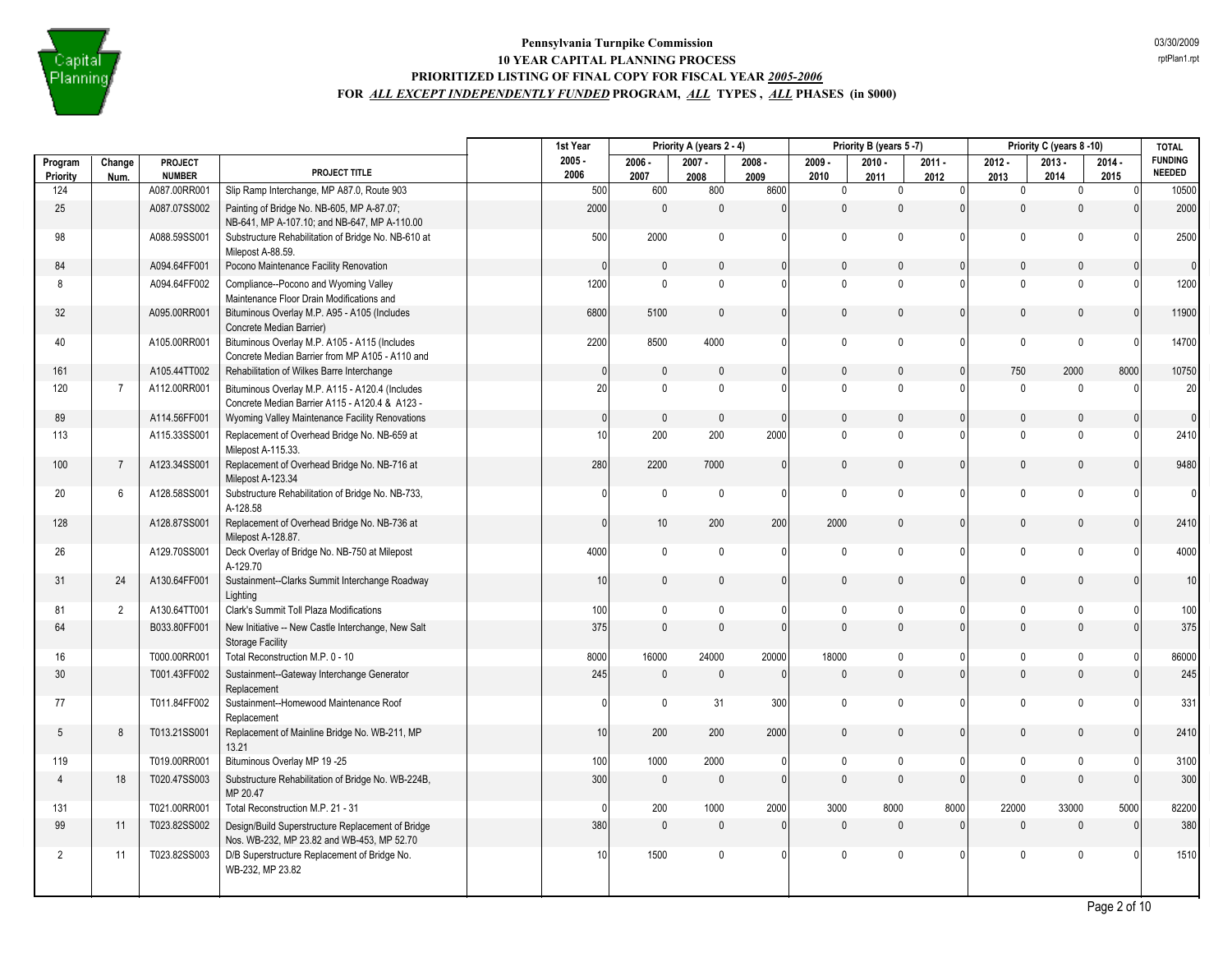

|                     |                |                                 |                                                                                           | 1st Year         |                  | Priority A (years 2 - 4) |                  |                  | Priority B (years 5-7) |                  |                  | Priority C (years 8-10) |                  | <b>TOTAL</b>                    |
|---------------------|----------------|---------------------------------|-------------------------------------------------------------------------------------------|------------------|------------------|--------------------------|------------------|------------------|------------------------|------------------|------------------|-------------------------|------------------|---------------------------------|
| Program<br>Priority | Change<br>Num. | <b>PROJECT</b><br><b>NUMBER</b> | PROJECT TITLE                                                                             | $2005 -$<br>2006 | $2006 -$<br>2007 | $2007 -$<br>2008         | $2008 -$<br>2009 | $2009 -$<br>2010 | $2010 -$<br>2011       | $2011 -$<br>2012 | $2012 -$<br>2013 | $2013 -$<br>2014        | $2014 -$<br>2015 | <b>FUNDING</b><br><b>NEEDED</b> |
| 2                   |                | T028.47TT001                    | Removal of the Toll Collection System and                                                 | 10               | $\mathbf{0}$     | $\mathbf 0$              | 0                | $\mathbf{0}$     | $\mathbf{0}$           | $\mathbf{0}$     | $\mathbf{0}$     | $\mathbf 0$             |                  | 10                              |
|                     |                |                                 | Reconstruction of the Cranberry Interchange                                               |                  |                  |                          |                  |                  |                        |                  |                  |                         |                  |                                 |
| -1                  |                | T031.00TT001                    | Construction of the Warrendale Mainline Toll Plaza                                        | 10               | $\mathbf 0$      | $\mathbf 0$              | 0                | $\mathbf 0$      | $\mathbf{0}$           | $\mathbf{0}$     | $\mathbf 0$      | $\mathbf 0$             |                  | 10                              |
| 72                  |                | T031.20RR001                    | Total Reconstruction MP. 31.2 - 40 (Design Phase)                                         | 3000             | 1500             | $\pmb{0}$                | $\pmb{0}$        | $\mathbf 0$      | $\Omega$               | $\mathbf{0}$     | $\mathbf 0$      | $\mathbf{0}$            |                  | 4500                            |
| 42                  |                | T031.20RR002                    | Ultimate Warrendale (Constr. Phase)                                                       | 300              | 5400             | 2300                     | $\mathbf 0$      | $\mathbf 0$      | $\Omega$               | $\mathbf{0}$     | $\Omega$         | $\mathbf{0}$            |                  | 8000                            |
| 15                  |                | T031.20RR003                    | Total Reconstruction: MP 31-38 (Constr. Phase)                                            | 4000             | 4000             | 16000                    | 22000            | 20000            | 16000                  | $\mathbf{0}$     | $\mathbf{0}$     | $\Omega$                |                  | 82000                           |
| 9                   |                | T037.90RR001                    | Total Reconstruction: MP 37.9 - 40 (Constr. Phase)                                        | 8500             | $\mathbf 0$      | $\pmb{0}$                | $\Omega$         | $\mathbf 0$      | $\Omega$               | $\mathbf{0}$     | $\mathbf{0}$     | $\mathbf 0$             | n                | 8500                            |
| 57                  |                | T039.59FF001                    | Recapitalization--Gibsonia Maintenance Section &<br>District Facility Renovation/Addition | 300              | 700              | 5100                     | 7400             | $\mathbf{0}$     | $\mathbf{0}$           | $\mathbf{0}$     | $\mathbf{0}$     | $\mathbf{0}$            |                  | 13500                           |
| 69                  |                | T040.00RR001                    | Total Reconstruction MP. 40 - 48                                                          | 2000             | 4000             | 6000                     | 6000             | 6000             | 14000                  | 24000            | 24000            | 12000                   | 12000            | 110000                          |
| 160                 |                | T048.00RR002                    | Total Reconstruction M.P. 48 -57                                                          | $\Omega$         | $\mathbf{0}$     | $\mathbf{0}$             | $\Omega$         | $\mathbf{0}$     | $\Omega$               | 250              | 1500             | 16000                   | 22000            | 39750                           |
| 93                  |                | T048.00SS002                    | Replacement of Allegheny River Bridge, WB-443 at<br>Milepost 48.00                        | 2000             | 2000             | 9000                     | 30130            | 40000            | 20000                  | $\mathbf{0}$     | $\mathbf 0$      | $\mathbf 0$             | $\Omega$         | 103130                          |
| 27                  |                | T048.80SS003                    | Replacement of Bridge No. WB-445, MP T48.80                                               | 3100             | 2000             | $\mathbf{0}$             | $\mathbf{0}$     | $\mathbf{0}$     | $\Omega$               | $\mathbf{0}$     | $\Omega$         | $\mathbf{0}$            |                  | 5100                            |
| -1                  | 11             | T052.70SS002                    | D/B Superstructure Replacement of Bridge No.<br>WB-453, MP 52.70                          | 10               | 1500             | $\mathbf 0$              | $\mathbf 0$      | $\mathbf 0$      | $\Omega$               | $\mathbf{0}$     | $\mathbf{0}$     | $\Omega$                |                  | 1510                            |
| 51                  |                | T056.44FF001                    | Recapitalization--Renovations at Pittsburgh<br>Interchange                                | 300              | 2300             | $\mathbf{0}$             | $\Omega$         | $\mathbf{0}$     | $\Omega$               | $\mathbf{0}$     | $\mathbf{0}$     | $\mathbf{0}$            |                  | 2600                            |
| 132                 |                | T057.00RR002                    | Total Reconstruction M.P. 57 -67                                                          | $\Omega$         | 200              | 1000                     | 7800             | 12000            | 19000                  | 25000            | 23000            | 9000                    |                  | 97000                           |
| 101                 |                | T063.06SS001                    | Replacement of Overhead Bridge No. WB-506, MP<br>63.06                                    | 200              | 300              | 300                      | $\mathbf{0}$     | $\Omega$         | $\Omega$               | $\Omega$         | $\Omega$         | $\pmb{0}$               | $\Omega$         | 800                             |
| 87                  |                | T063.22FF001                    | Harrison City Maintenance Facility Renovations                                            | $\Omega$         | $\mathbf 0$      | $\Omega$                 | 0                | 0                | $\mathbf{0}$           | $\mathbf{0}$     | $\mathbf 0$      | $\mathbf 0$             |                  | $\Omega$                        |
| 73                  |                | T067.00RR001                    | Total Reconstruction M.P. 67 - 75 (Design Phase)                                          | 3500             | 2250             | $\mathbf{0}$             | $\mathbf{0}$     | $\Omega$         | $\Omega$               | $\mathbf{0}$     | $\mathbf{0}$     | $\mathbf{0}$            |                  | 5750                            |
| 10                  |                | T067.00RR003                    | Total Reconstruction: MP 67 - 75 (Constr. Phase)                                          | 3000             | 8000             | 24000                    | 24000            | 22000            | $\mathbf{0}$           | $\mathbf{0}$     | $\mathbf 0$      | $\mathbf 0$             | O                | 81000                           |
| 108                 | 8              | T075.21SS001                    | Replacement of Mainline Bridge No. B-472, MP<br>T75.21                                    | $\Omega$         | $\theta$         | $\mathbf{0}$             | $\mathbf{0}$     | $\Omega$         | $\Omega$               | $\Omega$         | $\mathbf{0}$     | $\mathbf{0}$            | $\Omega$         | $\overline{0}$                  |
| 163                 |                | T075.39TT001                    | Rehabilitation of New Stanton Interchange                                                 | $\Omega$         | $\mathbf 0$      | $\mathbf 0$              | 0                | $\mathbf 0$      | $\Omega$               | $\Omega$         | $\pmb{0}$        | 500                     | 1000             | 1500                            |
| 5                   |                | T076.00RR001                    | Total Reconstruction M.P. 76 - 85                                                         | 300              | $\mathbf{0}$     | $\mathbf{0}$             | $\mathbf{0}$     | $\mathbf{0}$     | $\Omega$               | $\mathbf{0}$     | $\Omega$         | $\mathbf{0}$            | $\Omega$         | 300                             |
| 114                 |                | T080.00RR001                    | Slip Ramp Interchange MP 80                                                               | 100              | 500              | 1000                     | 8000             | 10000            | 10000                  | 10000            | 0                | $\mathbf 0$             |                  | 39600                           |
| 23                  |                | T080.17SS001                    | Painting of Bridge Nos. B-452, B-417 & B-551, MP<br>80.17, 83.56, & 90.98                 | 1500             | $\mathbf{0}$     | $\mathbf{0}$             | $\mathbf{0}$     | $\mathbf{0}$     | $\Omega$               | $\mathbf{0}$     | $\mathbf{0}$     | $\mathbf{0}$            |                  | 1500                            |
| $\overline{7}$      |                | T085.00RR001                    | Total Reconstruction M.P. 85 - 94                                                         | 1500             | $\mathbf 0$      | $\mathbf 0$              | 0                | $\mathbf 0$      | $\Omega$               | $\Omega$         | $\mathbf 0$      | $\mathbf 0$             |                  | 1500                            |
| 90                  |                | T088.76FF001                    | Donegal Maintenance Facility Renovations                                                  | $\mathbf{0}$     | $\mathsf{0}$     | $\pmb{0}$                | $\mathbf{0}$     | $\mathbf 0$      | $\mathbf{0}$           | $\mathbf{0}$     | $\mathbf 0$      | $\pmb{0}$               |                  | $\overline{0}$                  |
| 17                  |                | T088.76FF002                    | Compliance--Donegal Maintenance Floor Drain<br><b>Modifications</b>                       | 60               | 220              | $\mathbf 0$              | $\mathbf{0}$     | $\mathbf 0$      | $\Omega$               | $\Omega$         | $\Omega$         | $\mathbf{0}$            |                  | 280                             |
| 39                  |                | T094.00RR003                    | Pavement Repairs MP 94 -99                                                                | 2700             | $\mathbf{0}$     | $\mathbf{0}$             | $\Omega$         | 0                | $\Omega$               | $\mathbf{0}$     | $\Omega$         | $\mathbf{0}$            |                  | 2700                            |
| 71                  |                | T099.00RR002                    | Total Reconstruction - MP 99 - 109                                                        | 2000             | 4000             | 5000                     | 10000            | 18000            | 18000                  | 16000            | 10000            | $\mathbf 0$             |                  | 83000                           |
| 141                 |                | T099.59NN001                    | Laurel Mountain Tunnel Inspection, 2007-08                                                | $\mathbf{0}$     | $\mathsf 0$      | 100                      | $\mathbf 0$      | $\mathbf 0$      | $\mathbf{0}$           | $\mathbf{0}$     | 100              | $\mathbf{0}$            |                  | 200                             |
| 118                 |                | T102.00RR003                    | Bituminous Overlay MP 102 - 109                                                           | 100              | 1000             | 2000                     | 0                | $\mathbf{0}$     | $\Omega$               | $\Omega$         | $\mathbf 0$      | $\mathbf 0$             |                  | 3100                            |
| 122                 |                | T109.91RR001                    | Somerset Interchange Access Road Improvements<br>at 5 Points Intersection                 | 200              | 1030             | 2300                     | $\mathbf{0}$     | $\mathbf{0}$     | $\mathbf{0}$           | $\mathbf{0}$     | $\mathbf{0}$     | $\mathbf{0}$            |                  | 3530                            |
| 36                  |                | T109.91RR002                    | SR 601 and Somerset Interchange Access Road<br>Intersection Improvements (Construction)   | 1500             | $\mathbf{0}$     | $\mathbf 0$              | 0                | $\mathbf 0$      | $\Omega$               | $\mathbf{0}$     | $\mathbf{0}$     | $\mathbf 0$             |                  | 1500                            |
| 6                   |                | T110.00RR001                    | Total Reconstruction M.P. 110 - 120                                                       | 1000             | $\mathbf{0}$     | $\mathbf{0}$             | 0                | $\mathbf{0}$     | $\Omega$               | 0                | $\mathbf{0}$     | $\mathbf{0}$            |                  | 1000                            |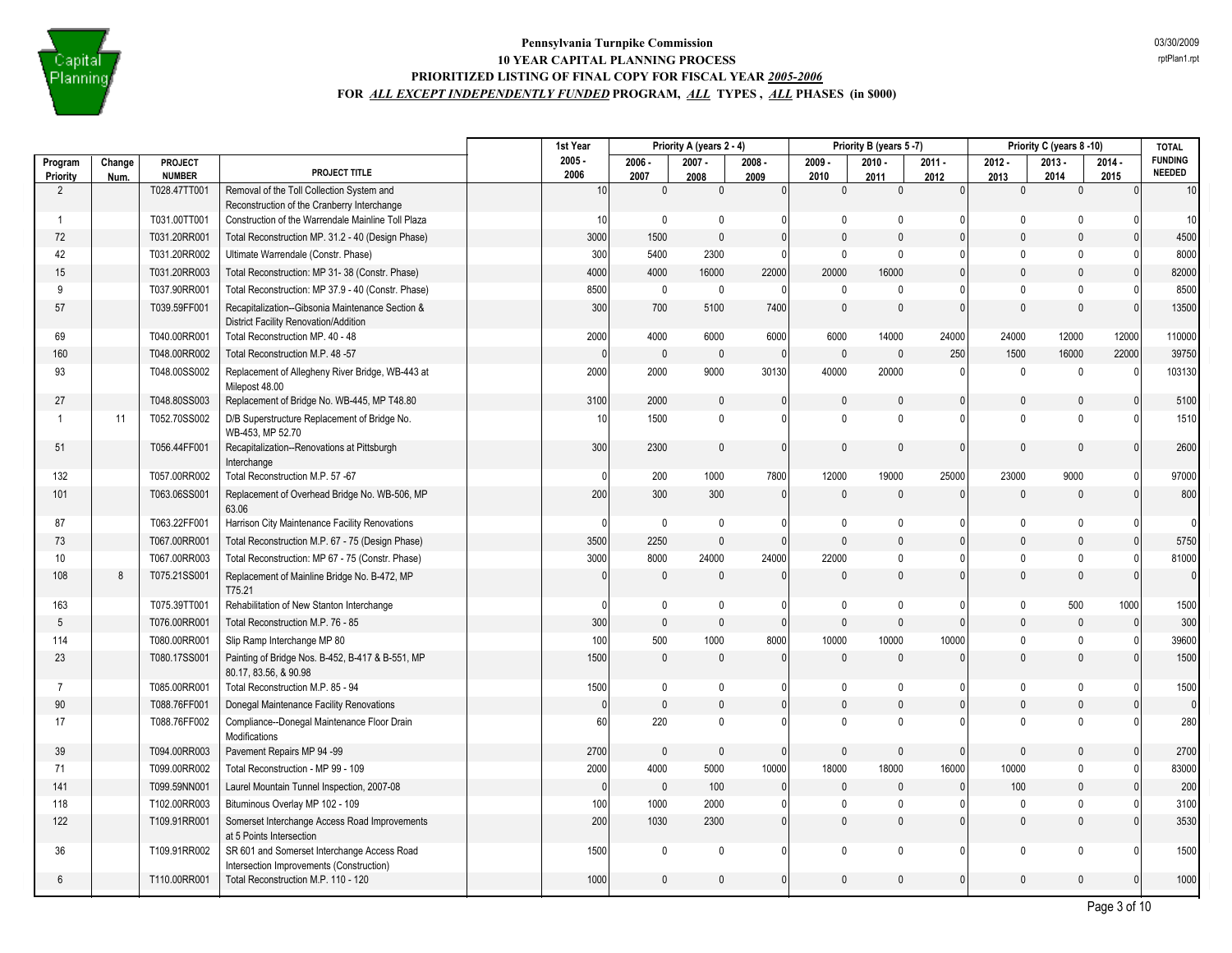

|                     |                |                          |                                                                                                 | 1st Year         | Priority A (years 2 - 4) |                  |                  | Priority B (years 5 -7) |                  |                  | Priority C (years 8-10) |                  | <b>TOTAL</b>     |                                 |
|---------------------|----------------|--------------------------|-------------------------------------------------------------------------------------------------|------------------|--------------------------|------------------|------------------|-------------------------|------------------|------------------|-------------------------|------------------|------------------|---------------------------------|
| Program<br>Priority | Change<br>Num. | PROJECT<br><b>NUMBER</b> | PROJECT TITLE                                                                                   | $2005 -$<br>2006 | $2006 -$<br>2007         | $2007 -$<br>2008 | $2008 -$<br>2009 | $2009 -$<br>2010        | $2010 -$<br>2011 | $2011 -$<br>2012 | $2012 -$<br>2013        | $2013 -$<br>2014 | $2014 -$<br>2015 | <b>FUNDING</b><br><b>NEEDED</b> |
| 53                  |                | T113.82FF001             | Recapitalization--Somerset Maintenance Facility<br>Reconstruction                               | 300              | 700                      | 5200             | 7300             | $\mathbf{0}$            | $\Omega$         | $\Omega$         | $\mathbf{0}$            | $\mathbf{0}$     | $\Omega$         | 13500                           |
| 25                  |                | T122.18FF003             | Sustainment--Allegheny Tunnel mechanical system<br>repairs                                      | 800              | $\mathbf{0}$             | $\mathbf{0}$     | $\Omega$         | $\Omega$                | $\mathbf{0}$     | $\mathbf{0}$     | $\Omega$                | $\mathbf{0}$     | $\Omega$         | 800                             |
| 24                  |                | T122.18FF004             | Sustainment--Allegheny Tunnel Lighting<br>Replacement and Electrical System Modifications       | 4600             | 2000                     | $\mathbf{0}$     | $\Omega$         | $\mathbf{0}$            | $\mathbf{0}$     | $\Omega$         | $\mathbf{0}$            | $\mathbf{0}$     |                  | 6600                            |
| 125                 |                | T122.18NN002             | Allegheny Tunnel Project - Study Phase                                                          | 200              | 50                       | $\mathbf{0}$     | $\mathbf{0}$     | $\Omega$                | $\mathbf{0}$     | $\mathbf{0}$     | $\mathbf{0}$            | $\mathbf{0}$     |                  | 250                             |
| 127                 | 12             | T122.18NN004             | Allegheny Tunnel - In Depth Inspection, 2005-06                                                 | O                | $\mathbf 0$              | $\mathbf{0}$     | $\mathbf{0}$     | $\mathbf 0$             | $\mathbf 0$      | 0                | $\mathbf 0$             | $\mathbf 0$      |                  | $\Omega$                        |
| 147                 |                | T122.18NN005             | Allegheny Tunnel Project - Design and Construction<br>Phase                                     | $\Omega$         | $\mathbf{0}$             | $\mathbf{0}$     | 3000             | 4000                    | 3000             | 32000            | 30000                   | 30000            | 25000            | 127000                          |
| 126                 | 12             | T122.18NN008             | Rehabilitation of the Allegheny Tunnel, MP 122.18                                               | 300              | 1000                     | 3000             | 8500             | $\mathbf 0$             | $\mathbf 0$      | $\Omega$         | $\mathbf 0$             | $\mathbf 0$      |                  | 12800                           |
| 158                 |                | T122.18NN012             | Allegheny Tunnel In-Depth Inspection, 2010-11                                                   | $\Omega$         | $\mathbb O$              | $\mathbf{0}$     | $\Omega$         | $\pmb{0}$               | 500              | $\Omega$         | $\mathbf{0}$            | $\mathbf{0}$     | $\Omega$         | 500                             |
| 35                  |                | T123.00RR002             | Design /Build Project for the Relocation of Allegheny<br>Mountain Westbound Lanes, MP 123 - 129 | 2930             | 14090                    | 11000            | $\mathbf{0}$     | $\mathbf{0}$            | $\mathbf 0$      | 0                | $\mathbf 0$             | $\mathbf{0}$     |                  | 28020                           |
| 77                  |                | T129.00RR001             | Total Reconstruction M.P. 128 - 134                                                             | 1000             | 1000                     | 4000             | 8000             | 10000                   | 18000            | 10000            | $\mathbf{0}$            | $\mathbf{0}$     |                  | 52000                           |
| 22                  |                | T130.93SS001             | Rehabilitation of Bridge Nos. B-302 & B-303, MP<br>130.93 & 131.31                              | 700              | $\mathbf 0$              | $\mathbf{0}$     | $\Omega$         | $\Omega$                | $\mathbf 0$      | O                | $\Omega$                | $\Omega$         |                  | 700                             |
| 92                  |                | T132.32FF001             | Kegg Maintenance Facility Renovations                                                           | $\mathbf{0}$     | $\mathbf{0}$             | $\mathbf{0}$     | $\mathbf{0}$     | $\Omega$                | $\mathbf{0}$     | $\mathbf{0}$     | $\mathbf{0}$            | $\Omega$         |                  | $\overline{0}$                  |
| 14                  |                | T132.32FF002             | Compliance--Kegg Maintenance Floor Drain<br>Modifications                                       | 60               | 220                      | $\mathbf{0}$     | $\mathbf{0}$     | $\pmb{0}$               | $\mathbf{0}$     | $\mathbf{0}$     | $\mathbf 0$             | $\Omega$         |                  | 280                             |
| 34                  |                | T132.32FF003             | Sustainment--Kegg Maintenance Generator<br>Replacement                                          | 175              | $\mathsf 0$              | $\mathbf{0}$     | $\mathbf{0}$     | $\mathbf 0$             | $\mathbf{0}$     | $\mathbf{0}$     | $\mathbf 0$             | $\mathbf{0}$     |                  | 175                             |
| 52                  |                | T132.32FF004             | Recapitalization--Replace Kegg Maintenance Salt<br><b>Storage Facility</b>                      | 400              | $\mathbf 0$              | $\mathbf 0$      | $\Omega$         | $\mathbf 0$             | $\Omega$         | $\Omega$         | $\Omega$                | $\mathbf 0$      |                  | 400                             |
| 140                 |                | T134.00RR001             | Total Reconstruction: MP 134-138                                                                | $\Omega$         | $\mathbf 0$              | 200              | 1300             | 6000                    | 8000             | 11000            | 18000                   | 10000            | 10000            | 64500                           |
| 156                 |                | T138.00RR001             | Total Reconstruction MP 138-142                                                                 | 0                | $\mathbf 0$              | $\mathbf 0$      | $\mathbf{0}$     | $\mathbf 0$             | 250              | 1000             | 8150                    | 10800            | 27000            | 47200                           |
| 21                  |                | T143.55SS001             | Rehabilitation of Mainline Arch B-509. MP 143.55                                                | 400              | $\mathbf{0}$             | $\mathbf{0}$     | $\Omega$         | $\mathbf{0}$            | $\mathbf{0}$     | $\mathbf{0}$     | $\mathbf{0}$            | $\mathbf{0}$     | $\Omega$         | 400                             |
| 79                  | 19             | T149.50RR002             | Total Reconstruction M.P. 149.5 - 155.5                                                         | 350              | 700                      | 700              | 3000             | 6000                    | 11000            | 14000            | 10000                   | 6000             |                  | 51750                           |
| 24                  |                | T151.09SS001             | Painting of Bridge Nos. B-443, B-552, B-518, MP<br>151.09, 153.06, 154.42                       | 1500             | $\mathbf{0}$             | $\mathbf{0}$     | $\mathbf{0}$     | $\mathbf{0}$            | $\mathbf{0}$     | $\mathbf{0}$     | $\mathbf{0}$            | $\Omega$         |                  | 1500                            |
| 100                 | 19             | T151.09SS002             | Replacement of Bridge No. B-443, MP 151.09                                                      | 50               | 100                      | 100              | 01               | $\mathbf{0}$            | $\mathbf 0$      | $\Omega$         | $\Omega$                | 0                |                  | 250                             |
| 99                  | 19             | T153.06SS001             | Replacement of Bridge No. B-552, MP 153.06                                                      | 50               | 100                      | 100              | $\Omega$         | $\Omega$                | $\mathbf 0$      | $\Omega$         | $\mathbf{0}$            | $\mathbf{0}$     |                  | 250                             |
| 96                  |                | T154.42FF002             | <b>Everett Maintenance Facility Renovations</b>                                                 | $\mathbf{0}$     | $\mathbf 0$              | $\mathbf{0}$     | $\Omega$         | $\mathbf 0$             | $\mathbf{0}$     | $\Omega$         | $\theta$                | $\mathbf{0}$     |                  | $\overline{0}$                  |
| 98                  | 19             | T154.42SS002             | Replacement of Bridge No. B-518, MP 154.42                                                      | 50               | 100                      | 100              | $\Omega$         | $\mathbf{0}$            | $\Omega$         | $\mathbf{0}$     | $\Omega$                | $\mathbf{0}$     |                  | 250                             |
| 152                 |                | T155.50RR001             | Total Reconstruction: MP 155.5-161                                                              | $\Omega$         | $\mathsf 0$              | $\mathbf 0$      | 1000             | 2000                    | 4000             | 6000             | 11000                   | 13000            | 33000            | 70000                           |
| $\overline{4}$      |                | T163.00RR001             | Fog Detection, Traveler Information and Dynamic<br>Traffic Control System, MP 163 - 173         | 50               | $\mathbf{0}$             | $\mathbf{0}$     | $\mathbf{0}$     | $\mathbf{0}$            | $\mathbf{0}$     | $\mathbf{0}$     | $\mathbf{0}$            | $\mathbf{0}$     | $\Omega$         | 50                              |
| 97                  |                | T171.85SS001             | Replacement of Mainline Bridge Nos. B-467A<br>(EB/WB) at Mileposts 171.85 & 171.86              | 1000             | 1000                     | 4000             | 4000             | $\mathbf 0$             | $\mathbf{0}$     | 0                | $\Omega$                | $\Omega$         | n                | 10000                           |
| 145                 |                | T172.88SS002             | Replacement of Mainline Bridge Nos. B-521A<br>(EB/WB), MP 172.88 and 172.89                     | $\mathbf{0}$     | $\mathbf{0}$             | 50               | 700              | 3000                    | 3000             | 1000             | $\mathbf{0}$            | $\mathbf{0}$     | $\Omega$         | 7750                            |
| 149                 |                | T174.00RR001             | Total Reconstruction MP 174-179.5                                                               | <sup>0</sup>     | $\mathbf 0$              | 0                | 1000             | 2000                    | 6000             | 8000             | 12000                   | 22000            | 33000            | 84000                           |
| 75                  | 20             | T179.50RR001             | Total Reconstruction: MP 179.5-186                                                              | 300              | 600                      | 3600             | 8000             | 12000                   | 18000            | 14000            | $\mathbf{0}$            | $\Omega$         | $\Omega$         | 56500                           |
| 97                  | 20             | T184.66SS001             | Replacement of Bridge No. B-548, MP 184.66                                                      | 50               | 100                      | 100              | $\Omega$         | $\Omega$                | $\mathbf 0$      | 0                | $\mathbf{0}$            | $\Omega$         |                  | 250                             |
|                     |                |                          |                                                                                                 |                  |                          |                  |                  |                         |                  |                  |                         |                  |                  |                                 |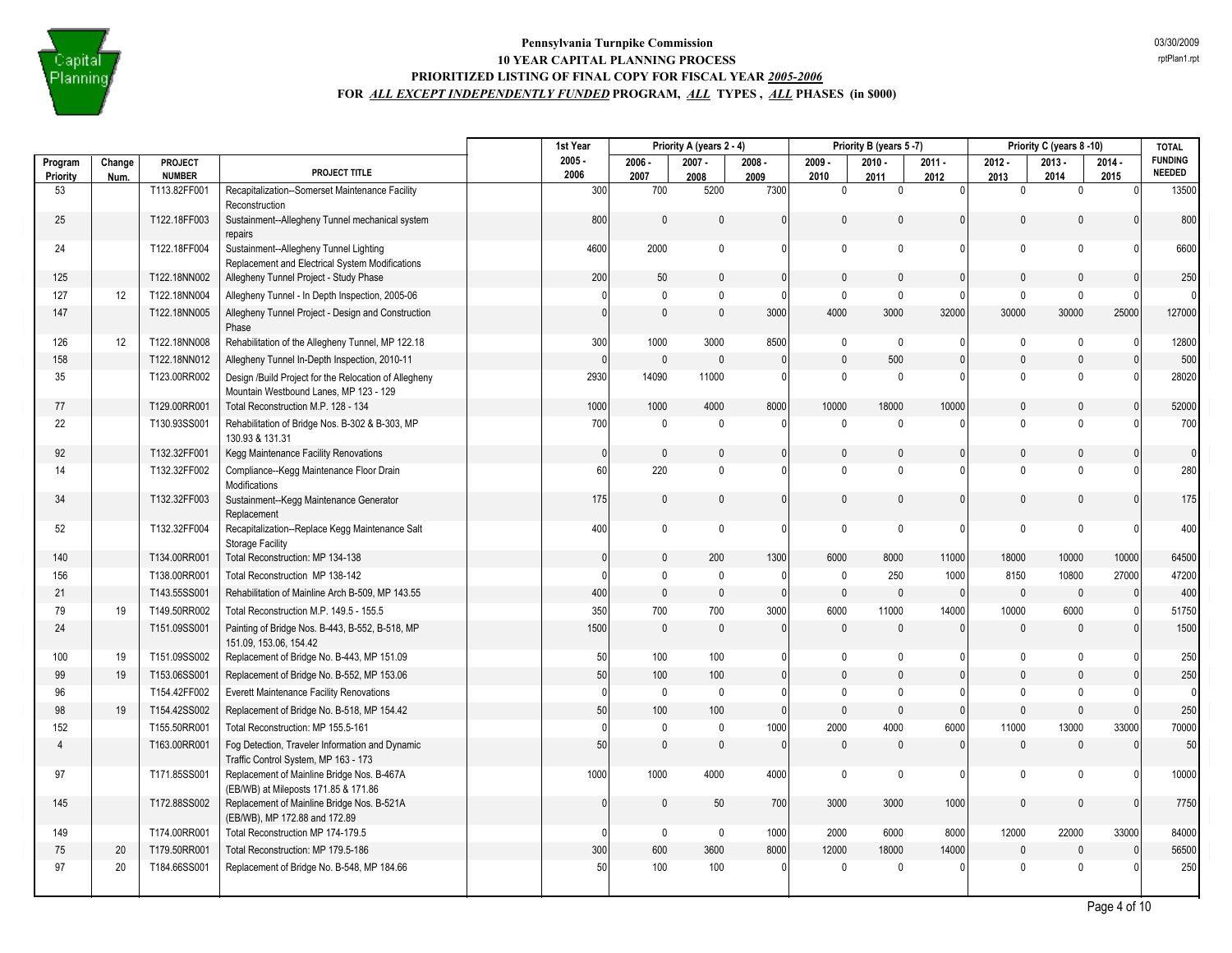

|                |                |                               |                                                                                            | 1st Year     |                     | Priority A (years 2 - 4) |                      |                      | Priority B (years 5-7) |              |                     | Priority C (years 8-10) |                      | <b>TOTAL</b>                    |
|----------------|----------------|-------------------------------|--------------------------------------------------------------------------------------------|--------------|---------------------|--------------------------|----------------------|----------------------|------------------------|--------------|---------------------|-------------------------|----------------------|---------------------------------|
| Program        | Change         | <b>PROJECT</b>                | PROJECT TITLE                                                                              | $2005 -$     | $2006 -$            | $2007 -$                 | $2008 -$             | $2009 -$             | $2010 -$               | $2011 -$     | $2012 -$            | $2013 -$                | $2014 -$             | <b>FUNDING</b><br><b>NEEDED</b> |
| Priority<br>94 | Num.           | <b>NUMBER</b><br>T185.95FF001 | Burnt Cabins Maintenance Facility Renovations                                              | 2006<br> 0   | 2007<br>$\mathbf 0$ | 2008<br>$\mathbf 0$      | 2009<br>$\mathbf{0}$ | 2010<br>$\mathbf{0}$ | 2011<br>$\mathbf 0$    | 2012<br> 0   | 2013<br>$\mathbf 0$ | 2014<br>$\mathbf 0$     | 2015<br>$\mathbf{0}$ | $\overline{0}$                  |
| 9              |                | T185.95FF002                  | Compliance--Burnt Cabins Maintenance Floor Drain                                           | 200          | $\mathbf 0$         | 0                        | $\mathbf{0}$         | $\Omega$             | $\mathbf{0}$           | n            | $\mathbf 0$         | $\Omega$                | $\Omega$             | 200                             |
| 33             |                | T185.95FF003                  | Modifications and Treatment System<br>Sustainment--Burnt Cabins Maintenance Generator      | 175          | $\mathbf 0$         | 0                        | $\mathbf{0}$         | $\mathbf{0}$         | $\mathbf{0}$           | 0            | $\mathbf{0}$        | $\mathbf{0}$            | $\Omega$             | 175                             |
| 129            |                | T186.20NN002                  | Replacement<br>Tuscarora Tunnel - In Depth Inspection, 2006-07                             | O            | 500                 | 0                        | $\Omega$             | $\mathbf{0}$         | $\mathbf 0$            | 0            | $\mathbf 0$         | $\mathbf{0}$            |                      | 500                             |
| 28             |                | T186.20NN003                  | Replacement of the eastbound ceiling slabs,                                                | 5000         | $\mathbb O$         | $\mathbf 0$              | $\mathbf{0}$         | $\mathbf{0}$         | $\mathbf{0}$           | $\mathbf{0}$ | $\mathbf{0}$        | $\mathbf{0}$            |                      | 5000                            |
|                |                |                               | Tuscarora Tunnel                                                                           |              |                     |                          |                      |                      |                        |              |                     |                         |                      |                                 |
| 148            |                | T186.20NN004                  | Rehabilitation of the Tuscaora Tunnel, Milepost<br>T186.20                                 | $\mathbf{0}$ | $\mathbf 0$         | 0                        | 400                  | 3000                 | 3000                   | 0            | $\mathbf 0$         | $\mathbf 0$             | $\Omega$             | 6400                            |
| 159            |                | T186.20NN005                  | Tuscarora Tunnel In-Depth Inspection, 2011-12                                              | $\Omega$     | $\mathbf{0}$        | $\mathbf{0}$             | $\mathbf{0}$         | $\mathbf{0}$         | $\mathbf{0}$           | 500          | $\mathbf{0}$        | $\Omega$                | $\mathbf{0}$         | 500                             |
| 95             |                | T197.20SS001                  | Replacement of Overhead Bridge No. B-465 at<br>Milepost 197.20                             | 500          | 2000                | 2000                     | $\mathbf{0}$         | $\mathbf{0}$         | $\mathbf 0$            | $\theta$     | $\mathbf 0$         | $\theta$                | $\Omega$             | 4500                            |
| 26             | 23             | T197.48FF001                  | Sustainment--Blue/Kittatinny Tunnels Lighting<br>Replacement and Electrical System Upgrade | 2790         | 11080               | 9700                     | $\mathbf{0}$         | 0                    | $\pmb{0}$              | 0            | $\mathbf{0}$        | $\mathbf{0}$            | $\Omega$             | 23570                           |
| 48             |                | T197.48NN001                  | Blue Mountain and Kittatiny Tunnels - In-Depth<br>Inspection, 2003-04                      | 400          | 100                 | $\mathbf 0$              | $\mathbf{0}$         | $\mathbf{0}$         | $\mathbf 0$            | 0            | $\mathbf 0$         | $\Omega$                | $\Omega$             | 500                             |
| 151            |                | T197.48NN002                  | Blue Mountain/Kittatiny Tunnels - In-Depth<br>Inspection, 2008-09                          | $\mathbf{0}$ | $\mathbb O$         | $\mathbf{0}$             | 600                  | $\mathbf{0}$         | $\mathbf{0}$           | $\mathbf{0}$ | $\mathbf{0}$        | $\mathbf{0}$            | $\Omega$             | 600                             |
| 155            |                | T197.48NN003                  | Replacement of the Westbound Ceiling Slabs,<br>Kittatinny Tunnel, Milepost 197.48          | 0            | $\mathbf 0$         | 0                        | $\mathbf{0}$         | 400                  | 400                    | 6500         | 6500                | $\mathbf{0}$            | $\Omega$             | 13800                           |
| 164            |                | T197.48NN004                  | Blue Mountain/Kittatiny Tunnels, In-Depth<br>Inspection, 2013-14                           | $\mathbf{0}$ | $\mathbf{0}$        | 0                        | $\mathbf{0}$         | $\mathbf{0}$         | $\mathbf{0}$           | 0            | $\mathbf{0}$        | 600                     | $\Omega$             | 600                             |
| 40             |                | T198.50FF001                  | Blue Mountain Tunnel, Water System & Pump<br>Room Improvements                             | 10           | $\mathbf 0$         | $\mathbf 0$              | $\Omega$             | $\mathbf 0$          | $\mathbf{0}$           | 0            | $\mathbf{0}$        | $\mathbf{0}$            | $\Omega$             | 10 <sup>1</sup>                 |
| 76             |                | T199.00RR002                  | Total Reconstruction M.P. 199 -214 (Design Phase)                                          | 3200         | 3800                | 1300                     | $\mathbf{0}$         | $\mathbf{0}$         | $\pmb{0}$              | 0            | $\mathbf{0}$        | $\mathbf{0}$            | $\mathbf{0}$         | 8300                            |
| 30             |                | T199.00RR004                  | Pavement Repairs MP 199 - 227                                                              | 6300         | $\mathbf 0$         | $\mathbf 0$              | $\Omega$             | $\mathbf 0$          | $\mathbf 0$            | 0            | $\mathbf 0$         | $\mathbf{0}$            | $\Omega$             | 6300                            |
| 11             |                | T199.00RR005                  | Total Reconstruction: MP 199 - 205 (Constr. Phase)                                         | 550          | 8000                | 8000                     | 5000                 | 100                  | 100                    | 12000        | 12000               | 12000                   | $\Omega$             | 57750                           |
| 142            |                | T205.00RR001                  | Total Reconstruction: MP 205 - 211 (Constr. Phase)                                         | $\Omega$     | $\pmb{0}$           | 2000                     | 20900                | 20900                | 7700                   | 0            | $\mathbf 0$         | $\mathbf{0}$            | $\Omega$             | 51500                           |
| 12             |                | T211.00RR001                  | Total Reconstruction: MP 211 - 215 (Constr. Phase)                                         | 6600         | 12000               | 15000                    | 10000                | 450                  | $\mathbf 0$            | 0            | $\mathbf{0}$        | $\mathbf{0}$            |                      | 44050                           |
| 68             |                | T214.00RR002                  | Total Reconstruction: MP 214 - 227 (Design Phase)                                          | 3400         | 2500                | 2600                     | $\Omega$             | $\mathbf{0}$         | $\pmb{0}$              | 0            | $\mathbf 0$         | $\mathbf{0}$            | $\Omega$             | 8500                            |
| 95             |                | T214.26FF001                  | Newville Maintenance Facility Renovations                                                  | $\mathbf{0}$ | $\mathbf 0$         | $\mathbf{0}$             | $\mathbf{0}$         | $\mathbf{0}$         | $\mathbf{0}$           | 0            | $\mathbf{0}$        | $\mathbf{0}$            | $\mathbf{0}$         | $\overline{0}$                  |
| 12             |                | T214.26FF002                  | Compliance--Newville Maintenance Floor Drain<br>Modifications                              | 60           | 220                 | $\mathbf 0$              | $\mathbf{0}$         | $\mathbf 0$          | $\mathbf 0$            | 0            | $\mathbf 0$         | $\mathbf 0$             | $\Omega$             | 280                             |
| 71             |                | T214.26FF003                  | New Initiative -- Newville Maintenance, New Salt<br><b>Storage Facility</b>                | $\mathbf{0}$ | 30                  | 420                      | $\mathbf{0}$         | $\theta$             | $\mathbf 0$            | 0            | $\mathbf{0}$        | $\mathbf{0}$            | $\Omega$             | 450                             |
| 13             |                | T215.00RR001                  | Total Reconstruction: MP 215-220 (Constr. Phase)                                           | 2000         | 1500                | 4000                     | 4000                 | 8000                 | 4000                   | 0            | $\mathbf 0$         | $\mathbf{0}$            | $\Omega$             | 23500                           |
| 14             |                | T220.00RR001                  | Total Reconstruction: MP 220 - 227 (Constr. Phase)                                         | 4000         | 4500                | 3000                     | 650                  | 1000                 | 2000                   | 4000         | 7700                | 12000                   | 24000                | 62850                           |
| 18             |                | T233.18SS001                  | Elimination of Mainline Bridge No. EB-109 at<br>Milepost 233.18                            | 550          | $\mathbf 0$         | $\mathbf 0$              | $\mathbf{0}$         | $\mathbf 0$          | $\mathbf{0}$           | U            | $\mathbf{0}$        | $\Omega$                | $\Omega$             | 550                             |
| 43             | $\overline{2}$ | T236.22TT001                  | Rehabilitation and Expansion of Gettysburg<br>Interchange                                  | 6400         | 9000                | 4000                     | $\mathbf{0}$         | $\Omega$             | $\pmb{0}$              | 0            | $\mathbf{0}$        | $\Omega$                | $\mathbf{0}$         | 19400                           |
| 78             |                | T242.00RR002                  | Total Reconstruction: MP 242-245                                                           | 250          | 500                 | 1000                     | 1000                 | 5000                 | 7600                   | 12000        | 15000               | 10000                   |                      | 52350                           |
| 91             |                | T243.85FF001                  | New Cumberland Maintenance Facility Renovation                                             | $\mathbf{0}$ | $\mathbf{0}$        | $\mathbf{0}$             | $\mathbf{0}$         | $\theta$             | $\mathbf{0}$           | $\Omega$     | $\mathbf{0}$        | $\Omega$                | $\Omega$             | $\mathbf{0}$                    |
|                |                |                               |                                                                                            |              |                     |                          |                      |                      |                        |              |                     |                         |                      |                                 |
|                |                |                               |                                                                                            |              |                     |                          |                      |                      |                        |              |                     |                         |                      |                                 |

rptPlan1.rpt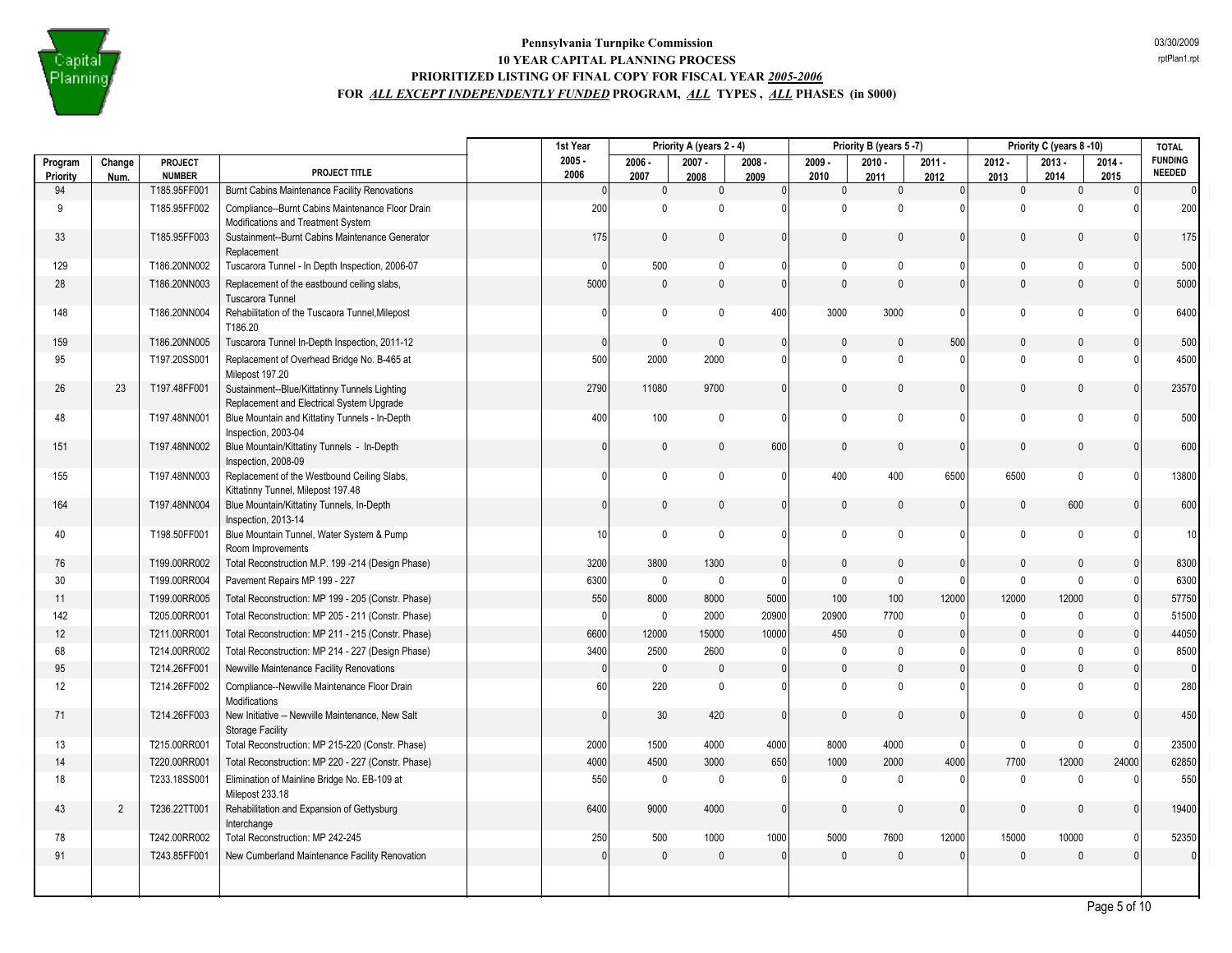

|                |        |                          |                                                                                        | 1st Year         |              | Priority A (years 2 - 4) |                |                     | Priority B (years 5-7) |                        |                     | Priority C (years 8-10) |                  | <b>TOTAL</b>             |
|----------------|--------|--------------------------|----------------------------------------------------------------------------------------|------------------|--------------|--------------------------|----------------|---------------------|------------------------|------------------------|---------------------|-------------------------|------------------|--------------------------|
| Program        | Change | PROJECT<br><b>NUMBER</b> | PROJECT TITLE                                                                          | $2005 -$<br>2006 | $2006 -$     | $2007 -$                 | $2008 -$       | $2009 -$            | $2010 -$               | $2011 -$               | $2012 -$            | $2013 -$                | $2014 -$         | <b>FUNDING</b><br>NEEDED |
| Priority<br>15 | Num.   | T243.85FF002             | Compliance--New Cumberland Maintenance Floor                                           | 60               | 2007<br>220  | 2008<br>$\mathbf 0$      | 2009<br> 0     | 2010<br>$\mathbf 0$ | 2011<br>$\mathbf 0$    | 2012<br>$\overline{0}$ | 2013<br>$\mathbf 0$ | 2014<br>$\mathbf{0}$    | 2015<br>$\Omega$ | 280                      |
|                |        |                          | <b>Drain Modifications</b>                                                             |                  |              |                          |                |                     |                        |                        |                     |                         |                  |                          |
| 72             |        | T243.85FF003             | New Initiative -- New Cumberland Maintenance,<br>New Mixing Building                   | $\mathbf{0}$     | $\mathbf{0}$ | 20                       | 100            | $\mathbf{0}$        | $\mathbf{0}$           | $\mathbf{0}$           | $\mathbf{0}$        | $\mathbf{0}$            | $\Omega$         | 120                      |
| 32             |        | T243.85FF004             | Sustainment--New Cumberland Maintenance<br>Generator Replacement                       | 225              | $\mathbf 0$  | $\mathbf 0$              | $\Omega$       | $\mathbf{0}$        | $\Omega$               | $\Omega$               | $\mathbf 0$         | $\mathbf{0}$            |                  | 225                      |
| 55             |        | T243.85FF005             | Recapitalization--New Cumberland Tower<br>Replacement                                  | 25               | 185          | $\mathbf{0}$             | $\Omega$       | $\mathbf{0}$        | $\mathbf{0}$           | $\mathbf{0}$           | $\mathbf 0$         | $\mathbf{0}$            |                  | 210                      |
| 3              |        | T245.72SS001             | Replacement of the Susquehanna River Bridge No.<br>EB-300 at Milepost 245.72           | 70100            | 42000        | 12000                    | 2600           | $\mathbf 0$         | $\mathbf{0}$           | $\mathbf{0}$           | $\mathbf 0$         | $\mathbf 0$             |                  | 126700                   |
| 44             |        | T247.38FF002             | Sustainment--Central Administration Building Data<br><b>Center Modifications</b>       | 200              | $\mathbf 0$  | $\mathbf{0}$             | $\Omega$       | $\mathbf{0}$        | $\mathbf{0}$           | $\mathbf{0}$           | $\mathbf{0}$        | $\mathbf{0}$            |                  | 200                      |
| 45             |        | T247.38TT001             | Rehabilitation of Harrisburg East Interchange and<br><b>Connecting Ramps</b>           | 9750             | 9750         | $\mathbf{0}$             | $\Omega$       | $\mathbf{0}$        | $\mathbf{0}$           | $\mathbf{0}$           | $\mathbf 0$         | $\mathbf{0}$            |                  | 19500                    |
| 107            |        | T251.08SS002             | Replacement of Swatara Creek Bridge No. EB-314,<br>MP 251.08                           | 600              | 600          | 2000                     | 10000          | 4000                | $\mathbf{0}$           | $\mathbf{0}$           | $\mathbf{0}$        | $\mathbf{0}$            | $\Omega$         | 17200                    |
| 34             |        | T255.00RR001             | Bituminous Overlay M.P. 255 - 263                                                      | 1700             | 4500         | 0                        | 0              | $\mathbf{0}$        | $\mathbf 0$            | $\mathbf{0}$           | $\mathbf 0$         | $\mathbf{0}$            |                  | 6200                     |
| 104            |        | T255.66SS002             | D/B Superstructure Replacement of Bridge Nos.<br>EB-323 & EB-327, MP 255.66 and 257.71 | 250              | 250          | 3000                     | $\overline{0}$ | $\mathbf{0}$        | $\Omega$               | $\mathbf{0}$           | $\mathsf{O}\xspace$ | $\mathbf{0}$            |                  | 3500                     |
| 93             |        | T265.54FF001             | Mt Gretna Maintenance Facility Renovation                                              | $\theta$         | $\mathbf 0$  | $\mathbf{0}$             | $\Omega$       | 0                   | $\mathbf{0}$           | $\mathbf{0}$           | $\pmb{0}$           | $\mathbf 0$             |                  | $\Omega$                 |
| 16             |        | T265.54FF002             | Compliance--Mt. Gretna Maintenance Floor Drain<br>Modifications                        | 60               | 220          | $\mathbf{0}$             |                | $\overline{0}$      | $\Omega$               | $\mathbf{0}$           | $\mathbf{0}$        | $\Omega$                |                  | 280                      |
| 121            | 14     | T266.00RR001             | Bituminous Overlay MP268 - 275                                                         | $\mathbf{0}$     | $\mathbf 0$  | $\mathbf 0$              | 2000           | 0                   | $\pmb{0}$              | $\mathbf{0}$           | $\mathbf 0$         | $\mathbf 0$             | $\Omega$         | 2000                     |
| 46             |        | T266.45TT002             | Rehabilitation and Expansion of Lebanon-Lancaster<br>Interchange                       | 8000             | 7300         | $\mathbf{0}$             | $\Omega$       | $\mathbf{0}$        | $\mathbf{0}$           | $\mathbf{0}$           | $\mathbf{0}$        | $\mathbf{0}$            | $\Omega$         | 15300                    |
| 131            | 14     | T282.00RR002             | Bituminous Overlay, MP 282 - 292                                                       | 100              | 1000         | 2000                     | $\Omega$       | $\mathbf{0}$        | $\mathbf{0}$           | $\Omega$               | $\pmb{0}$           | $\mathbf{0}$            |                  | 3100                     |
| 103            |        | T282.78SS001             | Collision Damage Repair to Bridge No. EB-534, MP<br>282.78                             | 100              | 330          | $\mathbf{0}$             | $\Omega$       | $\mathbf{0}$        | $\Omega$               | $\mathbf{0}$           | $\Omega$            | $\mathbf{0}$            |                  | 430                      |
| 130            |        | T286.00RR001             | Total Reconstruction: MP 286-299                                                       | $\mathbf{0}$     | 200          | 1000                     | 2600           | 7100                | 8800                   | 16500                  | 27000               | 33000                   | 4730             | 100930                   |
| 29             | 24     | T286.09FF001             | Sustainment--Reading-Lancaster Interchange<br>Generator Replacement                    | 10               | $\mathbf 0$  | $\mathbf{0}$             | $\Omega$       | $\mathbf{0}$        | $\pmb{0}$              | $\mathbf{0}$           | $\mathbf{0}$        | $\mathbb O$             | $\mathbf{0}$     | 10                       |
| 67             | 23     | T288.33FF001             | New Initiative--Bowmansville Section<br>Renovation/District 3 Maintenance Facility     | 200              | 1300         | 0                        | $\Omega$       | $\mathbf{0}$        | $\mathbf{0}$           | $\mathbf{0}$           | $\mathbf 0$         | $\mathbf{0}$            |                  | 1500                     |
| 13             |        | T288.33FF002             | Compliance--Bowmansville Maintenance Floor<br><b>Drain Modifications</b>               | 60               | 220          | $\mathsf{0}$             | $\overline{0}$ | $\mathsf{O}\xspace$ | $\mathbf{0}$           | $\mathbf{0}$           | $\mathbf{0}$        | $\mathbf{0}$            | $\Omega$         | 280                      |
| 70             |        | T288.33FF003             | New Initiative -- Bowmansville Maintenance, New<br>Salt Storage Facility               | 30               | 420          | $\mathbf 0$              | $\Omega$       | 0                   | $\mathbf{0}$           | $\mathbf{0}$           | $\mathbf 0$         | $\mathbf 0$             |                  | 450                      |
| 157            |        | T299.00RR002             | Total Reconstruction - MP. 299 - 312                                                   | $\overline{0}$   | $\mathbf 0$  | $\mathbf{0}$             | $\Omega$       | $\mathbf{0}$        | 250                    | 1000                   | 2700                | 15280                   | 24000            | 43230                    |
| 106            |        | T301.20SS003             | Elimination of Mainline Bridge No. EB-702, MP<br>301.20                                | 200              | 200          | 1500                     | $\Omega$       | $\mathbf{0}$        | $\mathbf{0}$           | $\Omega$               | $\mathbf{0}$        | $\mathbf{0}$            | $\cap$           | 1900                     |
| 43             |        | T304.81PP001             | Sustainment--P. J. Camiel Plaza Parking Lot and<br><b>Drainage Modifications</b>       | 600              | $\mathbf 0$  | $\mathbf{0}$             | 0              | $\mathbf{0}$        | $\mathbf{0}$           | $\mathbf{0}$           | $\mathbf{0}$        | $\mathbf 0$             | $\Omega$         | 600                      |
| 31             |        | T306.00RR006             | Pavement Repairs MP 306 - 318 (Construction)                                           | 3000             | $\mathbf 0$  | $\mathbf 0$              | $\Omega$       | $\mathbf 0$         | $\mathbf 0$            | $\mathbf{0}$           | $\mathbf 0$         | $\mathbf{0}$            |                  | 3000                     |
| 136            |        | T312.00RR003             | Total Reconstruction - MP 312 - 319                                                    | $\overline{0}$   | $\pmb{0}$    | 500                      | 4000           | 6000                | 19000                  | 22000                  | 34000               | $\Omega$                |                  | 85500                    |
| 96             | 20     | T315.87SS001             | Replacement of Bridge No. EB-728, MP 315.87                                            | 50               | 100          | 100                      | $\Omega$       | $\mathbf 0$         | $\mathbf 0$            | $\mathbf{0}$           | 0                   | $\mathbf{0}$            |                  | 250                      |
| 85             | 24     | T316.26FF001             | Devault Maintenance Facility Renovation                                                | 520              | $\mathbf{0}$ | $\mathbf{0}$             | $\mathbf{0}$   | $\mathbf{0}$        | $\mathbf{0}$           | $\mathbf{0}$           | $\mathbf{0}$        | $\mathbb O$             |                  | 520                      |
|                |        |                          |                                                                                        |                  |              |                          |                |                     |                        |                        |                     |                         |                  |                          |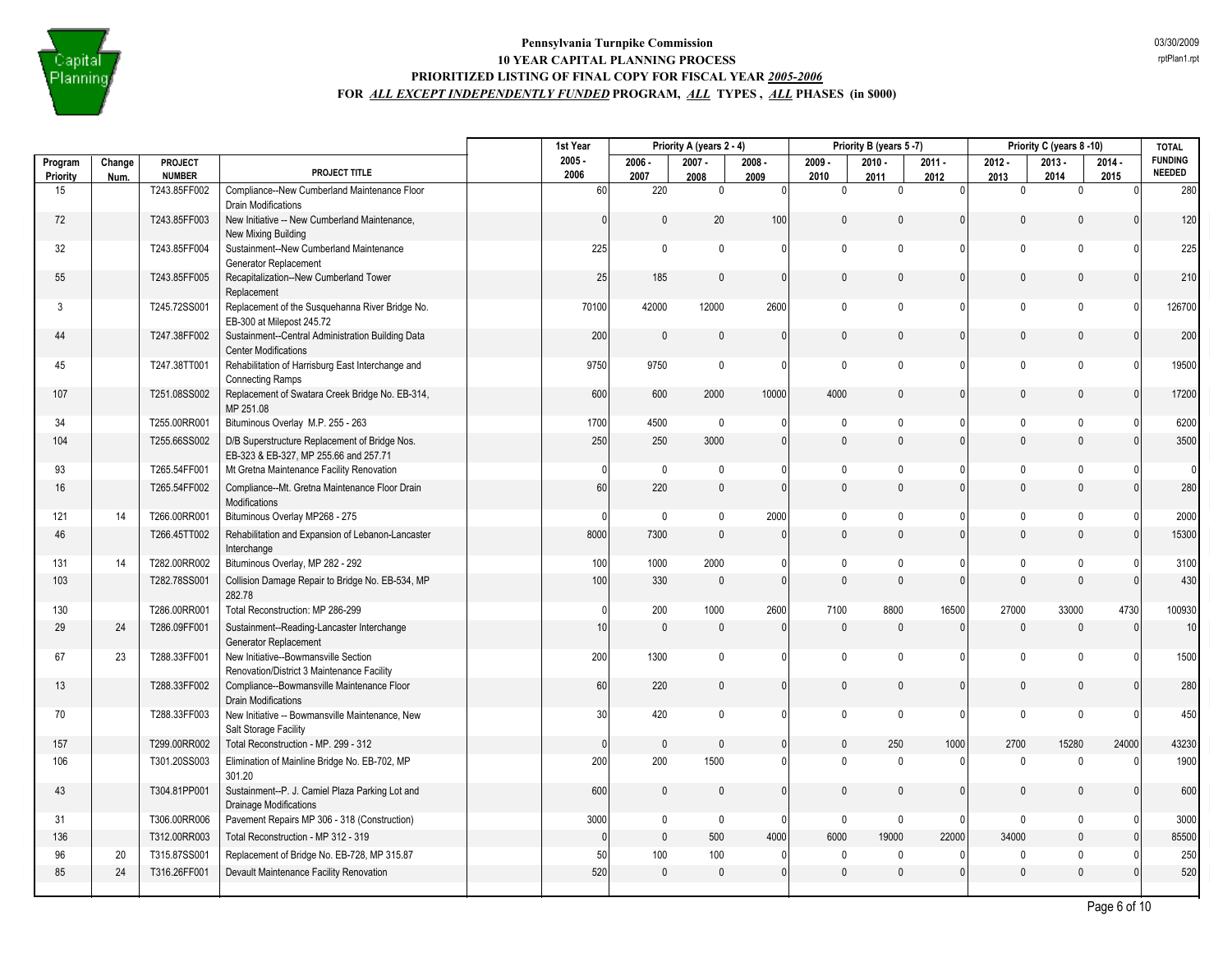

|                         |                |                          |                                                                                 | 1st Year         |                  | Priority A (years 2 - 4) |                  |                  | Priority B (years 5-7) |                  |                  | Priority C (years 8-10) |                  | <b>TOTAL</b>                    |
|-------------------------|----------------|--------------------------|---------------------------------------------------------------------------------|------------------|------------------|--------------------------|------------------|------------------|------------------------|------------------|------------------|-------------------------|------------------|---------------------------------|
| Program<br>Priority     | Change<br>Num. | PROJECT<br><b>NUMBER</b> | PROJECT TITLE                                                                   | $2005 -$<br>2006 | $2006 -$<br>2007 | $2007 -$<br>2008         | $2008 -$<br>2009 | $2009 -$<br>2010 | $2010 -$<br>2011       | $2011 -$<br>2012 | $2012 -$<br>2013 | $2013 -$<br>2014        | $2014 -$<br>2015 | <b>FUNDING</b><br><b>NEEDED</b> |
| 6                       | 15             | T316.26FF002             | Compliance--Devault Maintenance Floor Drain                                     | 20               | 220              | 0                        | $\overline{0}$   | $\mathbf 0$      | $\mathbf{0}$           | $\Omega$         | $\mathbf 0$      | $\mathbf{0}$            | $\Omega$         | 240                             |
|                         |                |                          | Modifications and Municipal Connection                                          |                  |                  |                          |                  |                  |                        |                  |                  |                         |                  |                                 |
| 58                      |                | T316.26FF003             | New Initiative -- Devault Maintenance, New Salt<br><b>Storage Facility</b>      | 370              | $\mathbf{0}$     | 0                        | 0                | $\mathbf{0}$     | $\mathbf{0}$           | $\mathbf{0}$     | $\mathbf{0}$     | $\mathbf{0}$            | $\Omega$         | 370                             |
| 95                      | 20             | T316.58SS001             | Replacement of Bridge No. EB-729, MP 316.58.                                    | 50               | 100              | 100                      | 0                | $\mathbf 0$      | $\mathbf 0$            | $\Omega$         | $\mathbf 0$      | $\mathbf{0}$            | $\Omega$         | 250                             |
| 94                      | 20             | T317.37SS001             | Replacement of Bridge No. EB-730, MP 317.37                                     | 50               | 100              | 100                      | $\mathbf{0}$     | $\mathbf 0$      | $\mathbf 0$            | $\mathbf{0}$     | $\mathbf{0}$     | $\mathbf 0$             | $\Omega$         | 250                             |
| 117                     |                | T318.00RR004             | Bituminous Overlay MP 318 - 326                                                 | 100              | 1000             | 2000                     | $\Omega$         | $\mathbf 0$      | $\mathbf 0$            | $\mathbf{0}$     | $\mathbf 0$      | $\mathbf{0}$            | $\Omega$         | 3100                            |
| 70                      |                | T319.00RR001             | Total Reconstruction: MP 319-326                                                | 1000             | 1000             | 2000                     | 5000             | 6000             | 14000                  | 20000            | 20000            | $\mathbf 0$             | $\mathbf{0}$     | 69000                           |
| 115                     |                | T319.30RR001             | Slip Ramp Interchange, MP 319, Route 29                                         | 3000             | 10000            | 15000                    | 1000             | $\mathbf 0$      | $\mathbf 0$            | 0                | $\mathbf 0$      | $\mathbf{0}$            | $\Omega$         | 29000                           |
| 8                       | 21             | T326.20RR001             | Total Reconstruction: MP 326 - 333                                              | 42350            | 40400            | 19900                    | $\mathbf{0}$     | $\mathbf{0}$     | $\mathbf{0}$           | $\mathbf{0}$     | $\mathbf{0}$     | $\mathbf{0}$            | $\Omega$         | 102650                          |
| 69                      | 15             | T330.14FF002             | New Initiative--Eastern Regional Office - Data Room<br>& Backup Ops Ctr         | 10               | 200              | 2500                     | 301              | $\mathbf 0$      | $\mathbf{0}$           | $\Omega$         | $\mathbf{0}$     | $\Omega$                | $\Omega$         | 3011                            |
| 44                      |                | T333.28TT001             | Rehabilitation and Expansion of Norristown<br>Interchange                       | 9000             | 10000            | 0                        | $\mathbf{0}$     | $\mathbf{0}$     | $\mathbf{0}$           | $\mathbf{0}$     | $\mathbf{0}$     | $\mathbf{0}$            | $\Omega$         | 19000                           |
| 47                      |                | T333.33TT001             | Express E-ZPass Lanes at the Mid-County<br>Interchange (MP333.33)               | 4800             | $\mathbf 0$      | $\mathbf 0$              | $\mathbf{0}$     | $\mathbf 0$      | $\mathbf 0$            | $\mathbf{0}$     | $\mathbf 0$      | $\mathbf{0}$            | $\Omega$         | 4800                            |
| 83                      | 23             | T333.59FF001             | Plymouth Meeting Maintenance Facility Renovation                                | 3800             | $\mathbf 0$      | $\mathbf{0}$             | $\mathbf{0}$     | 0                | $\mathbf{0}$           | $\mathbf{0}$     | $\mathbf{0}$     | $\mathbf{0}$            | $\Omega$         | 3800                            |
| 3                       | 10             | T338.92SS002             | Collision Damage Repair to Bridge No. DB-141, MP<br>338.92                      | 100              | $\mathbf{0}$     | $\Omega$                 | $\Omega$         | $\Omega$         | $\Omega$               | $\Omega$         | $\Omega$         | $\Omega$                | $\Omega$         | 100                             |
| 110                     |                | T342.75SS001             | Replacement of Mainline Bridge No. DB-155, MP<br>342.75                         | 200              | 500              | 2000                     | 4000             | $\mathbf{0}$     | $\mathbf{0}$           | $\mathbf{0}$     | $\pmb{0}$        | $\mathbf{0}$            | $\Omega$         | 6700                            |
| 96                      |                | T344.51SS001             | Substructure Rehabilitation of Bridge No. DB-16,<br>MP T344.51                  | 100              | 400              | 0                        | $\mathbf{0}$     | 0                | $\mathbf{0}$           | $\mathbf{0}$     | $\mathbf 0$      | $\mathbf 0$             | $\Omega$         | 500                             |
| 41                      |                | T351.49RR001             | Philadephia Interchange Ramp Modifications                                      | 35               | $\mathbf 0$      | $\mathbf{0}$             | $\mathbf{0}$     | $\mathbf 0$      | $\mathbf{0}$           | $\mathbf{0}$     | $\mathbf{0}$     | $\Omega$                | $\mathbf{0}$     | 35                              |
| 60                      | 3              | T351.90RR001             | Bensalem Township Slip Ramps @ South<br>Neshaminy Service Plaza MP 351.90       | 300              | $\mathsf 0$      | $\mathbf 0$              | $\Omega$         | $\mathbf 0$      | $\mathbf 0$            | $\Omega$         | $\mathbf 0$      | $\mathbf 0$             | $\Omega$         | 300                             |
| 123                     |                | T355.00TT001             | I-95 Interchange                                                                | 2400             | 4500             | 5000                     | 15700            | 10700            | 1700                   | 5000             | 5000             | 5000                    | 5000             | 60000                           |
| 111                     | 9              | T356.08SS001             | Collision Damage Repair to Bridge No. DB-243, MP<br>356.08                      | $\Omega$         | $\mathbf{0}$     | $\mathbf 0$              | $\mathbf{0}$     | $\mathbf{0}$     | $\mathbf 0$            | $\Omega$         | $\mathbf{0}$     | $\Omega$                | $\Omega$         | $\mathbf{0}$                    |
| 112                     | 10             | T359.00SS008             | NJTA Conduit Replacement to the Delaware River<br>Bridge, MP 359.00             | $\mathbf{0}$     | $\mathsf 0$      | $\mathbf{0}$             | $\mathbf{0}$     | $\mathbf{0}$     | $\mathbf{0}$           | $\mathbf{0}$     | $\pmb{0}$        | $\Omega$                | $\Omega$         | $\overline{0}$                  |
| $\overline{\mathbf{1}}$ | $\overline{4}$ | T359.00SS009             | In-Depth Inspection of the Delaware River Bridge,<br>MP T359.00                 | 100              | $\mathsf 0$      | $\pmb{0}$                | $\mathbf{0}$     | $\mathbf 0$      | $\mathbf 0$            | 0                | $\mathbf 0$      | $\mathbf{0}$            | $\Omega$         | 100                             |
| $\overline{2}$          |                | V000.00EE005             | Equipment/Rolling Stock Purchase & Replacement-<br>-Future Years                | $\mathbf{0}$     | 7880             | 9550                     | 4300             | 8000             | 8370                   | 10220            | 9750             | 10930                   | 7020             | 76020                           |
| $\mathbf 0$             |                | V000.00EE008             | Equipment/Rolling Stock Purchase and<br>Replacement--FY04/05                    | 10 <sup>1</sup>  | $\mathbf 0$      | $\mathbf 0$              | $\mathbf{0}$     | $\mathbf 0$      | $\mathbf 0$            | $\mathbf{0}$     | $\mathbf 0$      | $\mathbf{0}$            | $\Omega$         | 10 <sup>1</sup>                 |
|                         |                | V000.00EE009             | Equipment/Rolling Stock Purchase and<br>Replacement--FY05/06                    | 12690            | $\mathbf 0$      | $\mathbf{0}$             | 0                | 0                | $\mathbf{0}$           | $\mathbf{0}$     | $\mathbf{0}$     | $\mathbf{0}$            | $\Omega$         | 12690                           |
| 21                      |                | V000.00FF037             | Sustainment--Furniture, Fixtures & Equipment<br>Systemwide--FY04/05             | 10 <sup>1</sup>  | $\mathbf 0$      | $\mathbf 0$              | $\mathbf{0}$     | $\mathbf 0$      | $\mathbf{0}$           | $\Omega$         | $\mathbf 0$      | $\mathbf{0}$            | $\Omega$         | 10 <sup>1</sup>                 |
| $\mathbf{3}$            |                | V000.00FF048             | Compliance General Fund--FY04/05                                                | 50               | $\mathsf 0$      | $\mathbf{0}$             | $\Omega$         | $\mathbf{0}$     | $\Omega$               | $\Omega$         | $\mathbf{0}$     | $\Omega$                | $\Omega$         | 50                              |
| 18                      |                | V000.00FF049             | Sustainment--General Fund--FY04/05                                              | 200              | $\mathbf 0$      | $\mathbf{0}$             | 0                | $\mathbf 0$      | $\mathbf 0$            | $\mathbf{0}$     | $\mathbf 0$      | $\mathbf 0$             | $\mathbf{0}$     | 200                             |
| $10$                    |                | V000.00FF050             | Compliance--Slatington and Wyoming Valley<br>Maintenance Vehicle Exhaust System | 295              | $\pmb{0}$        | $\mathbf{0}$             | $\mathbf{0}$     | $\mathbf{0}$     | $\mathbf{0}$           | $\mathbf{0}$     | $\pmb{0}$        | $\mathbf{0}$            | $\Omega$         | 295                             |
|                         |                |                          |                                                                                 |                  |                  |                          |                  |                  |                        |                  |                  |                         |                  |                                 |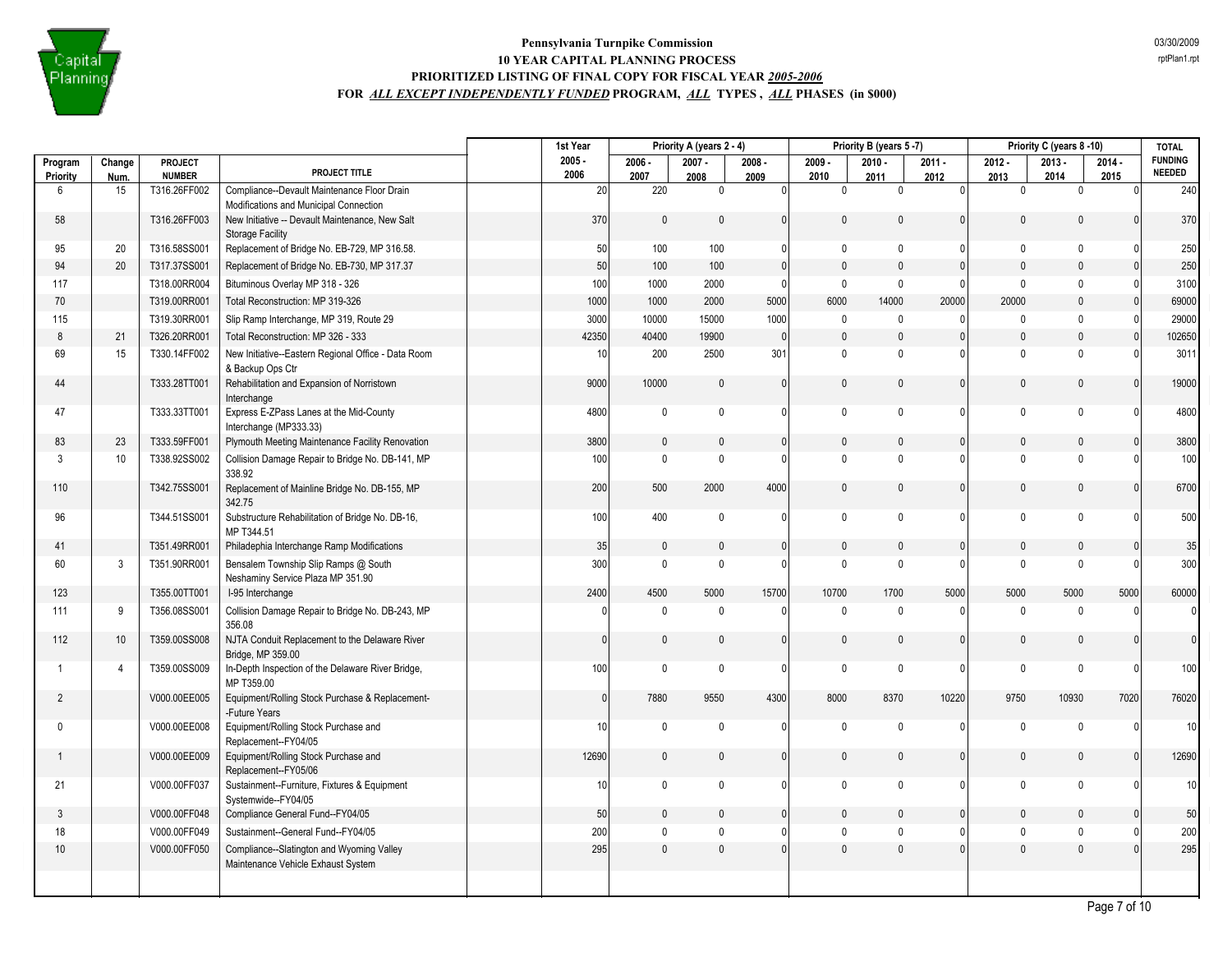

|                |                |                               |                                                                                           | 1st Year     |                     | Priority A (years 2 - 4) |            |                      | Priority B (years 5-7) |                      |                     | Priority C (years 8 -10) |                  | <b>TOTAL</b>                    |
|----------------|----------------|-------------------------------|-------------------------------------------------------------------------------------------|--------------|---------------------|--------------------------|------------|----------------------|------------------------|----------------------|---------------------|--------------------------|------------------|---------------------------------|
| Program        | Change         | <b>PROJECT</b>                | PROJECT TITLE                                                                             | $2005 -$     | $2006 -$            | $2007 -$                 | $2008 -$   | $2009 -$             | $2010 -$               | $2011 -$             | $2012 -$            | $2013 -$                 | $2014 -$         | <b>FUNDING</b><br><b>NEEDED</b> |
| Priority<br>11 | Num.<br>15     | <b>NUMBER</b><br>V000.00FF051 | Compliance--Harrison City and Donegal                                                     | 2006<br>260  | 2007<br>$\mathbf 0$ | 2008<br>0                | 2009<br> 0 | 2010<br>$\mathbf{0}$ | 2011<br>$\mathbf{0}$   | 2012<br>$\mathbf{0}$ | 2013<br>$\mathbf 0$ | 2014<br>$\mathbf{0}$     | 2015<br>$\Omega$ | 260                             |
|                |                |                               | Maintenance Vehicle Exhaust System                                                        |              |                     |                          |            |                      |                        |                      |                     |                          |                  |                                 |
| 27             |                | V000.00FF053                  | Sustainment--Replace UPS Batteries at<br>Interchanges                                     | 240          | 270                 | 270                      | $\Omega$   | 540                  | 540                    | $\mathbf{0}$         | $\Omega$            | 540                      | 540              | 2940                            |
| 28             |                | V000.00FF054                  | Sustainment--Interchange UPS Preventive<br>Maintenance                                    | 255          | 255                 | 265                      | 255        | 255                  | 265                    | 255                  | 255                 | 265                      | 255              | 2580                            |
| 73             |                | V000.00FF055                  | Compliance--Future Year Projects                                                          | $\mathbf{0}$ | 2                   | $\overline{2}$           | 1000       | 1000                 | 1000                   | 1000                 | 1000                | 1000                     | 1000             | 7004                            |
| 74             |                | V000.00FF056                  | Sustainment--Future Year Projects                                                         | $\Omega$     | 2                   | $\overline{2}$           | 2700       | 3000                 | 3000                   | 3000                 | 3000                | 3000                     | 3000             | 20704                           |
| 75             |                | V000.00FF057                  | Recapitalization--Future Year Projects                                                    | $\Omega$     | $\overline{2}$      | $\overline{2}$           | 301        | 15000                | 15000                  | 15000                | 15000               | 15000                    | 15000            | 90305                           |
| 76             |                | V000.00FF058                  | New Initiatives--Future Year Projects                                                     | $\Omega$     | 2                   | $\overline{2}$           | 1000       | 1000                 | 1000                   | 1000                 | 1000                | 1000                     | 1000             | 7004                            |
| 60             |                | V000.00FF059                  | New Initiative--Construct Maintenance Equipment<br>Storage Buildings in Districts 1 and 2 | 1900         | $\pmb{0}$           | $\mathbf{0}$             | $\Omega$   | $\mathbf{0}$         | $\mathbf{0}$           | $\mathbf{0}$         | $\mathbf{0}$        | $\mathbf 0$              | $\mathbf{0}$     | 1900                            |
| 61             |                | V000.00FF060                  | New Initiative--Construct Maintenance Equipment<br>Storage Buildings in Districts 4 and 5 | 2200         | 400                 | $\mathbf 0$              | $\Omega$   | $\mathbf 0$          | $\mathbf{0}$           | $\mathbf{0}$         | $\mathbf 0$         | $\mathbf{0}$             |                  | 2600                            |
| 66             |                | V000.00FF061                  | New Initiative--Construct Maintenance Equipment<br>Storage Buildings in District 3        | 1030         | 330                 | $\mathbf{0}$             |            | $\Omega$             | $\mathbf{0}$           | $\mathbf{0}$         | $\mathbf{0}$        | $\mathbf{0}$             |                  | 1360                            |
| 35             |                | V000.00FF062                  | Facilities Master Planning/Infrastructure Studies                                         | 300          | 200                 | 200                      | 200        | $\mathbf 0$          | $\mathbf 0$            | $\Omega$             | $\mathbf{0}$        | $\mathbf{0}$             | $\Omega$         | 900                             |
| 36             | 24             | V000.00FF063                  | Sustainment--Replace Generators at Various<br>Locations                                   | 60           | $\overline{2}$      | $\overline{2}$           | 900        | 900                  | 900                    | 900                  | 900                 | 900                      | 700              | 6164                            |
| $\overline{4}$ |                | V000.00FF064                  | Compliance General Fund--FY05/06                                                          | 1950         | $\mathbf 0$         | $\mathbf{0}$             | $\Omega$   | $\mathbf 0$          | $\mathbf 0$            | $\Omega$             | $\mathbf 0$         | $\mathbf{0}$             | $\Omega$         | 1950                            |
| 5              |                | V000.00FF065                  | Compliance General Fund--Future Years                                                     | $\mathbf{0}$ | 2200                | 2200                     | 2200       | 2200                 | 2200                   | 2200                 | 2200                | 2200                     | 2200             | 19800                           |
| 19             |                | V000.00FF066                  | Sustainment General Fund--FY05/06                                                         | 4000         | $\mathbf 0$         | $\mathbf 0$              | $\Omega$   | $\mathbf 0$          | $\mathbf{0}$           | $\Omega$             | $\mathbf{0}$        | $\mathbf{0}$             | $\Omega$         | 4000                            |
| 20             |                | V000.00FF067                  | Sustainment General Fund--Future Years                                                    | $\mathbf{0}$ | 4600                | 4700                     | 4800       | 4900                 | 5000                   | 5100                 | 5200                | 5300                     | 5400             | 45000                           |
| 22             |                | V000.00FF068                  | Sustainment--Furniture, Fixtures & Equipment<br>Systemwide--FY05/06                       | 290          | $\mathbf 0$         | $\mathbf{0}$             | $\Omega$   | $\mathbf 0$          | $\mathbf 0$            | $\Omega$             | $\mathbf{0}$        | $\mathbf{0}$             | $\Omega$         | 290                             |
| 23             |                | V000.00FF069                  | Sustainment--Furniture, Fixtures & Equipment<br>Systemwide--Future Years                  | $\mathbf{0}$ | 300                 | 300                      | 300        | 300                  | 300                    | 300                  | 300                 | 300                      | 300              | 2700                            |
| 85             | $\overline{4}$ | V000.00NN004                  | Miscellaneous Tunnel Repairs Systemwide                                                   | 400          | 500                 | 500                      | 500        | 500                  | 500                    | 500                  | 500                 | 1500                     | 1500             | 6900                            |
| 41             | 15             | V000.00PP012                  | Service Plaza Systemwide Redevelopment                                                    | 500          | 300                 | 300                      | $\Omega$   | $\mathbf{0}$         | $\mathbf{0}$           | $\overline{0}$       | $\mathbf{0}$        | $\mathbf{0}$             | $\mathbf{0}$     | 1100                            |
| 84             |                | V000.00RR002                  | Rock Cuts Systemwide                                                                      | 250          | 250                 | 250                      | 250        | 250                  | 250                    | 250                  | 250                 | 250                      | 250              | 2500                            |
| 89             |                | V000.00RR004                  | Major Guide Sign Update/Replacement Systemwide                                            | 300          | 2000                | 300                      | 2000       | 50                   | 50                     | 50                   | 50                  | 50                       | 50               | 4900                            |
| 87             |                | V000.00RR010                  | Access Ramp Construction - Systemwide                                                     | 1700         | 900                 | 900                      | 900        | 900                  | $\mathbf 0$            | $\mathbf{0}$         | $\mathbf 0$         | $\mathbf 0$              | $\Omega$         | 5300                            |
| 86             |                | V000.00RR011                  | Concrete Median Barrier Installation - Systemwide                                         | 2000         | $\mathbf 0$         | $\Omega$                 | 100        | 2100                 | 4000                   | $\mathbf{0}$         | $\Omega$            | $\mathbf{0}$             | $\Omega$         | 8200                            |
| 90             |                | V000.00RR016                  | Guide Rail End Treatment Update- Systemwide                                               | 2000         | 3500                | 2500                     | $\Omega$   | $\mathbf{0}$         | $\mathbf{0}$           | $\Omega$             | $\mathbf{0}$        | $\mathbf{0}$             | $\Omega$         | 8000                            |
| 81             |                | V000.00RR017                  | Systemwide Traffic Study                                                                  | 250          | 250                 | 200                      | 200        | 50                   | 50                     | 50                   | 50                  | 50                       | 50               | 1200                            |
| 38             |                | V000.00RR020                  | Radio Tower Access Roads - Systemwide                                                     | 100          | 100                 | 100                      | 100        | 100                  | 100                    | 100                  | 100                 | 100                      | 100              | 1000                            |
| 137            |                | V000.00RR023                  | Miscellaneous Bituminous Overlay/Roadway/Open<br>End Paving/Drainage - Systemwide         | $\mathbf{0}$ | $\mathbf{0}$        | 1300                     | 8900       | 8900                 | 8900                   | 8900                 | 8900                | 8900                     | 8900             | 63600                           |
| 54             |                | V000.00RR024                  | Consulting Engineering Services - Annual Cost                                             | 2300         | 2300                | 2300                     | 2300       | 2300                 | 2300                   | 2300                 | 2300                | 3000                     | 3000             | 24400                           |
| 57             |                | V000.00RR025                  | Open End Engineering Services - General<br>Systemwide                                     | 1200         | 1200                | 1200                     | 1200       | 1200                 | 1200                   | 1200                 | 1200                | 1500                     | 1500             | 12600                           |
| 80             |                | V000.00RR027                  | Safety Improvements to Wide Areas - Systemwide                                            | 2500         | 550                 | $\mathbf{0}$             | $\Omega$   | 0                    | 0                      | $\mathbf{0}$         | 0                   | $\mathbf 0$              | $\Omega$         | 3050                            |
| 56             |                | V000.00RR032                  | Turnpike Coordination on PaDOT Projects involving<br>Turnpike Infrastructure              | 380          | 120                 | 120                      | 120        | 120                  | 120                    | 120                  | 120                 | 120                      | 120              | 1460                            |
|                |                |                               |                                                                                           |              |                     |                          |            |                      |                        |                      |                     |                          |                  |                                 |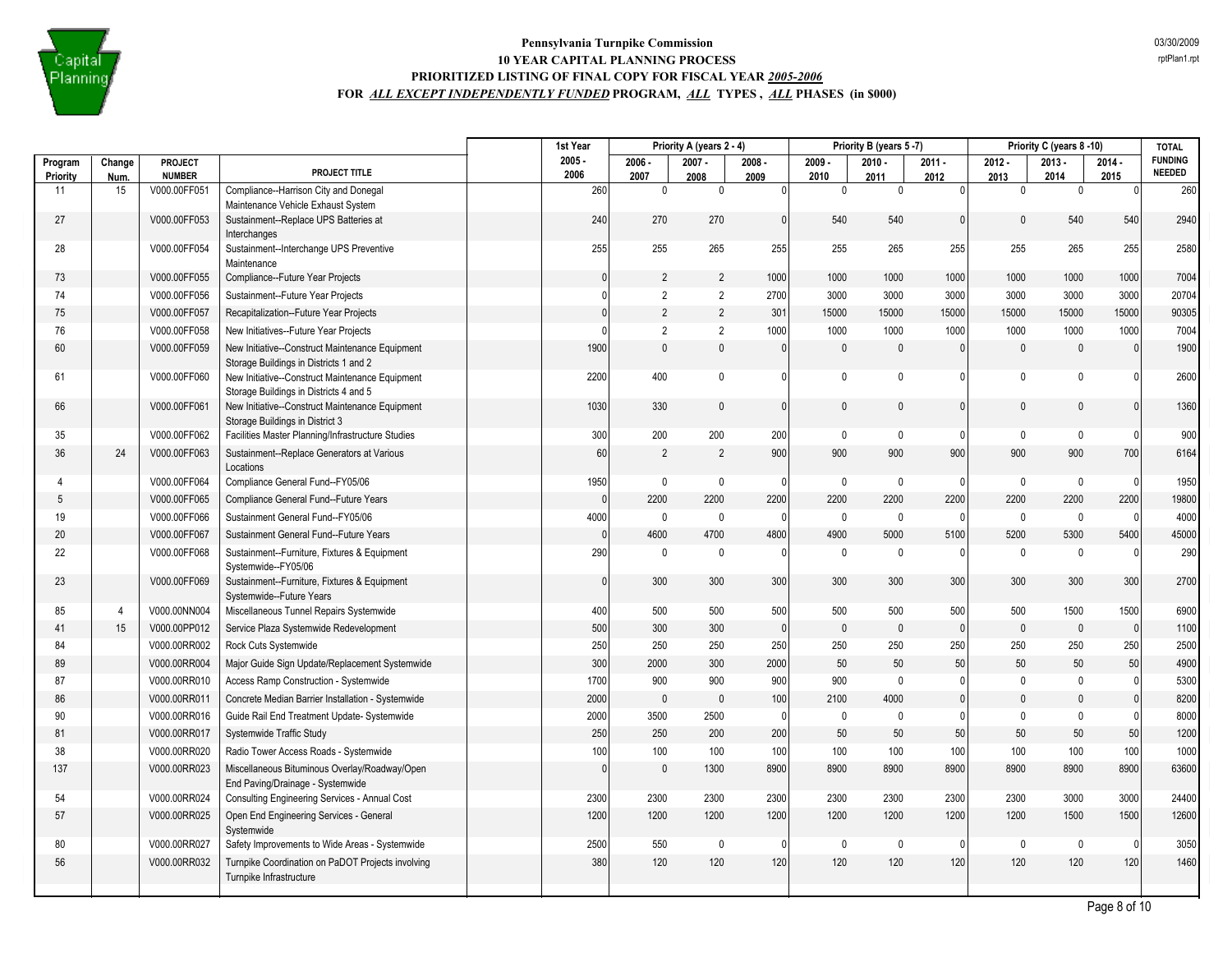

|                |              |                               |                                                                            | 1st Year     | Priority A (years 2 - 4) |              |                | Priority B (years 5-7) |              |                | Priority C (years 8-10) |              | <b>TOTAL</b>   |                                 |
|----------------|--------------|-------------------------------|----------------------------------------------------------------------------|--------------|--------------------------|--------------|----------------|------------------------|--------------|----------------|-------------------------|--------------|----------------|---------------------------------|
| Program        | Change       | PROJECT                       | PROJECT TITLE                                                              | $2005 -$     | $2006 -$                 | $2007 -$     | $2008 -$       | $2009 -$               | $2010 -$     | $2011 -$       | $2012 -$                | $2013 -$     | $2014 -$       | <b>FUNDING</b><br><b>NEEDED</b> |
| Priority<br>55 | Num.         | <b>NUMBER</b><br>V000.00RR033 | Internal Labor not charged to a specific project                           | 2006<br>2600 | 2007<br>2600             | 2008<br>2600 | 2009<br>2600   | 2010<br>2600           | 2011<br>2600 | 2012<br>2600   | 2013<br>2600            | 2014<br>3000 | 2015<br>3000   | 26800                           |
| 60             |              | V000.00RR036                  | 2004 Miscellaneous Bituminous                                              | 110          | $\mathbf{0}$             | $\mathbf{0}$ | $\Omega$       | $\Omega$               | $\mathbf{0}$ | $\mathbf{0}$   | $\mathbf{0}$            | $\mathbf{0}$ | $\Omega$       | 110                             |
|                |              |                               | Overlay/Roadway/Open End Paving/Drainage-                                  |              |                          |              |                |                        |              |                |                         |              |                |                                 |
| 138            |              | V000.00RR038                  | Mill and Pave Projects - Systemwide                                        | $\Omega$     | $\mathbf 0$              | 3000         | 10900          | 10500                  | 21200        | 15700          | 15180                   | 16000        | 20000          | 112480                          |
| 61             |              | V000.00RR039                  | 2005 Miscellaneous Bituminous                                              | 9900         | $\mathbf{0}$             | $\Omega$     | $\Omega$       | $\Omega$               | $\Omega$     | $\Omega$       | $\Omega$                | $\mathbf{0}$ | $\cap$         | 9900                            |
|                |              |                               | Overlay/Roadway/Open End Paving/Drainage-                                  |              |                          |              |                |                        |              |                |                         |              |                |                                 |
| 67             |              | V000.00RR040                  | Total Reconstruction Program Design Management                             | 2000         | 2000                     | 2000         | 2000           | 2000                   | 2000         | 2000           | 2000                    | 2500         | 2500           | 21000                           |
| 62             |              | V000.00RR041                  | 2006 Miscellaneous Bituminous<br>Overlay/Roadway/Open End Paving/Drainage- | 2750         | 10400                    | $\mathbf{0}$ | $\Omega$       | $\mathbf{0}$           | $\mathbf{0}$ | $\mathbf{0}$   | $\mathbf{0}$            | $\mathbf{0}$ | $\Omega$       | 13150                           |
| 37             |              | V000.00RR042                  | Philadelphia Area Interchange Paving Projects                              | 300          | 2200                     | $\mathbf 0$  | 0              | $\mathbf{0}$           | $\mathbf{0}$ | $\mathbf{0}$   | $\mathbf 0$             | $\mathbf{0}$ |                | 2500                            |
| 63             |              | V000.00RR043                  | 2007 Miscellaneous Bituminous                                              | 20           | 1700                     | 8000         | $\mathbf{0}$   | $\mathbf{0}$           | $\Omega$     | $\mathbf{0}$   | $\Omega$                | $\mathbf{0}$ | $\Omega$       | 9720                            |
|                |              |                               | Overlay/Roadway/Open End Paving/Drainage-                                  |              |                          |              |                |                        |              |                |                         |              |                |                                 |
| 139            |              | V000.00SS002                  | Biennial Bridge Inspection Program Systemwide                              | $\Omega$     | $\mathbf 0$              | 500          | 1200           | 1200                   | 1200         | 1200           | 1200                    | 1300         | 1300           | 9100                            |
| 150            |              | V000.00SS004                  | Inspection of Soundwalls Systemwide, 2008-09                               | $\mathbf{0}$ | $\mathbf 0$              | $\mathbf{0}$ | 300            | $\mathbf{0}$           | $\mathbf{0}$ | $\overline{0}$ | $\mathbf{0}$            | $\mathbf{0}$ | $\overline{0}$ | 300                             |
| 88             |              | V000.00SS005                  | Annual Painting Program Systemwide                                         | 50           | 50                       | 50           | 50             | 5000                   | 50           | 50             | 50                      | 5000         | 5000           | 15350                           |
| 135            |              | V000.00SS007                  | Miscellaneous Bridge Repairs Systemwide                                    | $\mathbf{0}$ | $\mathbf 0$              | 1500         | 1500           | 2000                   | 2000         | 2000           | 2000                    | 2000         | 2000           | 15000                           |
| 82             |              | V000.00SS008                  | (Open End Contracts)<br><b>Bridge Elimination Systemwide</b>               | 100          | 100                      | 100          | 100            | 100                    | 100          | 100            | 100                     | 100          | 100            | 1000                            |
| 91             |              | V000.00SS020                  | Bridge Rehabilitations - Systemwide                                        | 50           | 50                       | 50           | 50             | 4830                   | 4430         | 5000           | 5000                    | 35000        | 35000          | 89460                           |
| 64             |              | V000.00SS021                  | CY 2004 Miscellaneous Bridge Repairs -                                     | 300          | $\mathbf 0$              | $\mathbf 0$  | 0              | $\mathbf{0}$           | $\mathbf 0$  | $\Omega$       | $\mathbf 0$             | $\mathbf 0$  |                | 300                             |
|                |              |                               | Systemwide                                                                 |              |                          |              |                |                        |              |                |                         |              |                |                                 |
| 50             |              | V000.00SS022                  | CY 2004-05 Biennial Bridge Inspection Program                              | 700          | $\mathbf{0}$             | $\mathbf{0}$ | $\mathbf{0}$   | 0                      | $\mathbf{0}$ | $\mathbf{0}$   | $\mathbf{0}$            | $\mathbf{0}$ |                | 700                             |
| 65             |              | V000.00SS023                  | CY 2005 Miscellaneous Bridge Repairs -<br>Systemwide                       | 1200         | 300                      | $\theta$     | $\Omega$       | $\Omega$               | $\Omega$     | $\Omega$       | $\Omega$                | $\Omega$     |                | 1500                            |
| 51             |              | V000.00SS024                  | CY 2006-07 Biennial Bridge Inspection Program                              | 600          | 1200                     | 700          | $\mathbf{0}$   | 0                      | $\Omega$     | $\mathbf{0}$   | $\mathbf{0}$            | $\mathbf{0}$ | $\Omega$       | 2500                            |
| 66             |              | V000.00SS025                  | CY 2006 Miscellaneous Bridge Repairs -<br>Systemwide                       | 15           | 1200                     | 300          | $\Omega$       | $\mathbf{0}$           | $\Omega$     | $\mathbf{0}$   | $\mathbf{0}$            | $\mathbf{0}$ |                | 1515                            |
| 83             | $\mathbf{3}$ | V000.00TT001                  | Slip Ramp Study & Design Systemwide                                        | 200          | 500                      | 500          | 500            | 500                    | 500          | 500            | 500                     | 500          | 500            | 4700                            |
| $\overline{1}$ |              | Z000.00AA004                  | <b>ENHANCED SOFTWARE DEVELOPMENT &amp;</b>                                 | 771          | $\mathbf 0$              | $\mathbf{0}$ | $\Omega$       | $\mathbf 0$            | $\mathbf{0}$ | $\mathbf{0}$   | $\mathbf{0}$            | $\mathbf{0}$ |                | 771                             |
|                |              |                               | TOLL HOST IMPROVEMENTS (FCS Phase Two -                                    |              |                          |              |                |                        |              |                |                         |              |                |                                 |
| $\overline{2}$ |              | Z000.00AA005                  | ETC ENHANCEMENT PROJECT (FCS PHASE<br>THREE - MAINLINE STANDARD)           | 1497         | $\mathbf{0}$             | $\mathbf{0}$ | $\overline{0}$ | 0                      | $\mathbf{0}$ | $\mathbf{0}$   | $\mathbf{0}$            | $\mathbf{0}$ |                | 1497                            |
| 14             |              | Z000.00AA015                  | DEVELOPMENT OF CSC/VPC RFP                                                 | 400          | 150                      | $\mathbf 0$  | $\Omega$       | $\mathbf 0$            | $\Omega$     | $\mathbf{0}$   | $\mathbf 0$             | $\mathbf{0}$ |                | 550                             |
| 3              |              | Z000.00AA016                  | ADDITIONAL EZ-PASS ENTRY LANES                                             | 150          | $\mathbf 0$              | $\mathbf 0$  | $\mathbf{0}$   | 0                      | $\Omega$     | $\mathbf{0}$   | $\mathbf{0}$            | $\mathbf{0}$ |                | 150                             |
| 17             |              | Z000.00AA017                  | ADDITIONAL EZ-PASS EXIT LANES                                              | 1800         | 1800                     | $\mathbf 0$  | $\Omega$       | $\Omega$               | $\Omega$     | $\mathbf{0}$   | $\mathbf 0$             | $\mathbf{0}$ |                | 3600                            |
| 6              | 22           | Z000.00AA019                  | ETC INSTALLATION & TOLL COLLECTION                                         | 3000         | 8000                     | $\pmb{0}$    | $\overline{0}$ | $\overline{0}$         | $\mathbf{0}$ | $\mathbf{0}$   | $\mathbf{0}$            | $\mathbf{0}$ | $\Omega$       | 11000                           |
|                |              |                               | HARDWARE ON THE BVE AND AKH ROADWAYS                                       |              |                          |              |                |                        |              |                |                         |              |                |                                 |
| 4              |              | Z000.00AA020                  | ETC INSTALLATION AT THE KEYSER AVENUE<br>AND CLARKS SUMMIT INTERCHANGES    | 170          | $\mathbf 0$              | $\mathbf 0$  | 0              | $\mathbf 0$            | $\mathbf{0}$ | $\mathbf{0}$   | $\mathbf 0$             | $\mathbf 0$  |                | 170                             |
| -7             |              | Z000.00AA021                  | <b>ETC SIGNING</b>                                                         | 1000         | 650                      | 600          | $\mathbf{0}$   | 0                      | $\mathbf{0}$ | $\mathbf{0}$   | $\mathbf{0}$            | $\mathbf{0}$ | $\Omega$       | 2250                            |
| 8              | 22           | Z000.00AA026                  | ETC INSTALLATION ON THE OPEN SECTIONS                                      | 2900         | 4750                     | $\Omega$     | $\Omega$       | $\mathbf{0}$           | $\Omega$     | $\mathbf{0}$   | $\mathbf{0}$            | $\mathbf{0}$ | $\Omega$       | 7650                            |
|                |              |                               | OF THE MON-FAYETTE                                                         |              |                          |              |                |                        |              |                |                         |              |                |                                 |
| 16             |              | Z000.00CC004                  | COMMUNICATIONS RADIO REPLACEMENT                                           | 300          | 600                      | 600          | 600            | 1200                   | 1200         | 1200           | $\Omega$                | $\mathbf{0}$ | $\Omega$       | 5700                            |
| 13             |              | Z000.00CC048                  | FIELD UPGRADES - TELEPHONE SYSTEMS                                         | 440          | 440                      | 440          | 240            | 240                    | 240          | 240            | 240                     | 240          | 240            | 3000                            |
|                |              |                               | AND PATRON INTERCOM REPLACEMENTS                                           |              |                          |              |                |                        |              |                |                         |              |                |                                 |